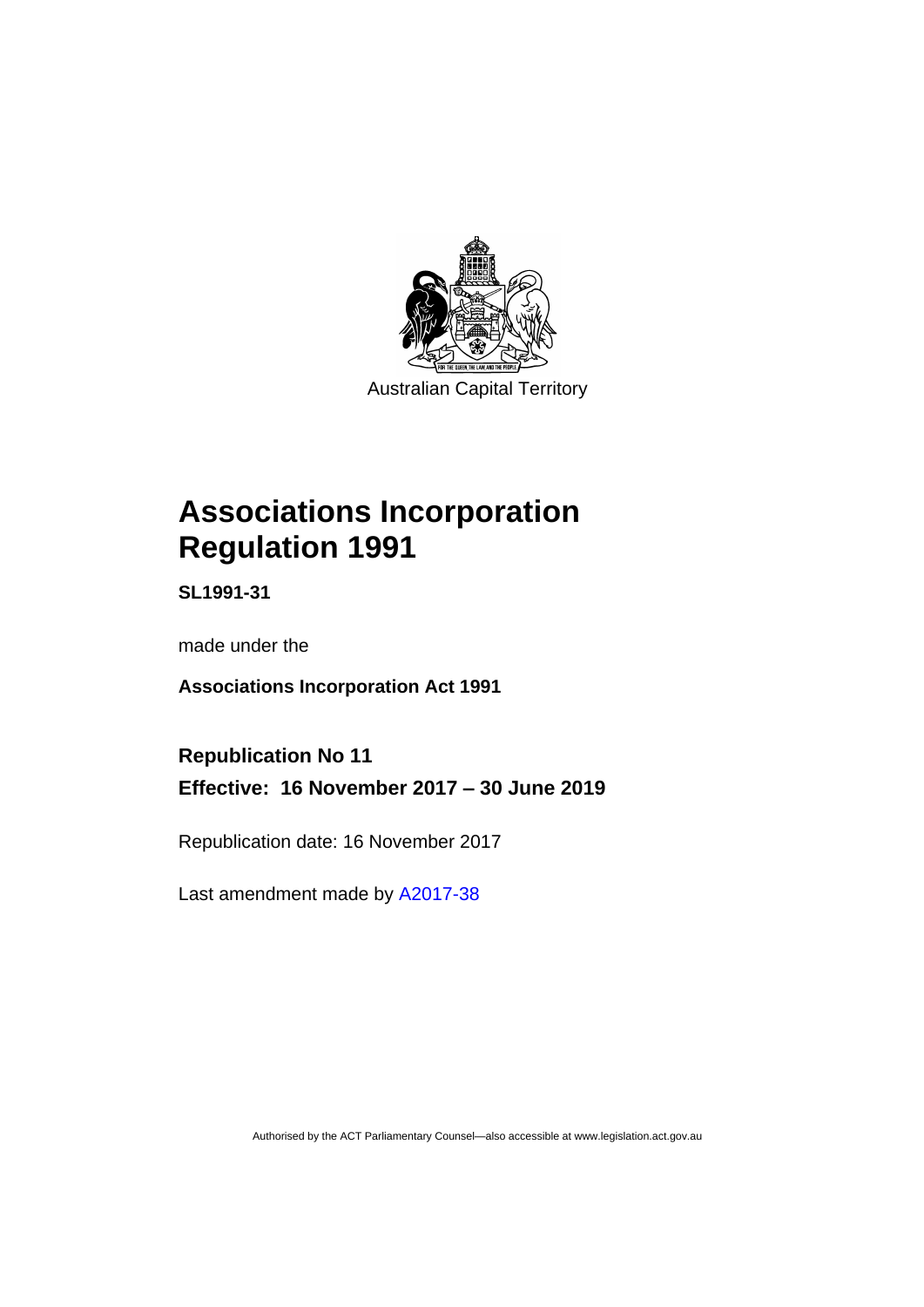#### **About this republication**

#### **The republished law**

This is a republication of the *Associations Incorporation Regulation 1991*, made under the *Associations Incorporation Act 1991* (including any amendment made under the *[Legislation Act](http://www.legislation.act.gov.au/a/2001-14)  [2001](http://www.legislation.act.gov.au/a/2001-14)*, part 11.3 (Editorial changes)) as in force on 16 November 2017*.* It also includes any commencement, amendment, repeal or expiry affecting this republished law to 16 November 2017.

The legislation history and amendment history of the republished law are set out in endnotes 3 and 4.

#### **Kinds of republications**

The Parliamentary Counsel's Office prepares 2 kinds of republications of ACT laws (see the ACT legislation register at [www.legislation.act.gov.au\)](http://www.legislation.act.gov.au/):

- authorised republications to which the *[Legislation Act 2001](http://www.legislation.act.gov.au/a/2001-14)* applies
- unauthorised republications.

The status of this republication appears on the bottom of each page.

#### **Editorial changes**

The *[Legislation Act 2001](http://www.legislation.act.gov.au/a/2001-14)*, part 11.3 authorises the Parliamentary Counsel to make editorial amendments and other changes of a formal nature when preparing a law for republication. Editorial changes do not change the effect of the law, but have effect as if they had been made by an Act commencing on the republication date (see *[Legislation Act 2001](http://www.legislation.act.gov.au/a/2001-14)*, s 115 and s 117). The changes are made if the Parliamentary Counsel considers they are desirable to bring the law into line, or more closely into line, with current legislative drafting practice.

This republication includes amendments made under part 11.3 (see endnote 1).

#### **Uncommenced provisions and amendments**

If a provision of the republished law has not commenced, the symbol  $|\mathbf{U}|$  appears immediately before the provision heading. Any uncommenced amendments that affect this republished law are accessible on the ACT legislation register [\(www.legislation.act.gov.au\)](http://www.legislation.act.gov.au/). For more information, see the home page for this law on the register.

#### **Modifications**

If a provision of the republished law is affected by a current modification, the symbol  $\mathbf{M}$  appears immediately before the provision heading. The text of the modifying provision appears in the endnotes. For the legal status of modifications, see the *[Legislation Act](http://www.legislation.act.gov.au/a/2001-14)  [2001](http://www.legislation.act.gov.au/a/2001-14)*, section 95.

#### **Penalties**

At the republication date, the value of a penalty unit for an offence against this law is \$110 for an individual and \$550 for a corporation (see *[Legislation Act 2001](http://www.legislation.act.gov.au/a/2001-14)*, s 133).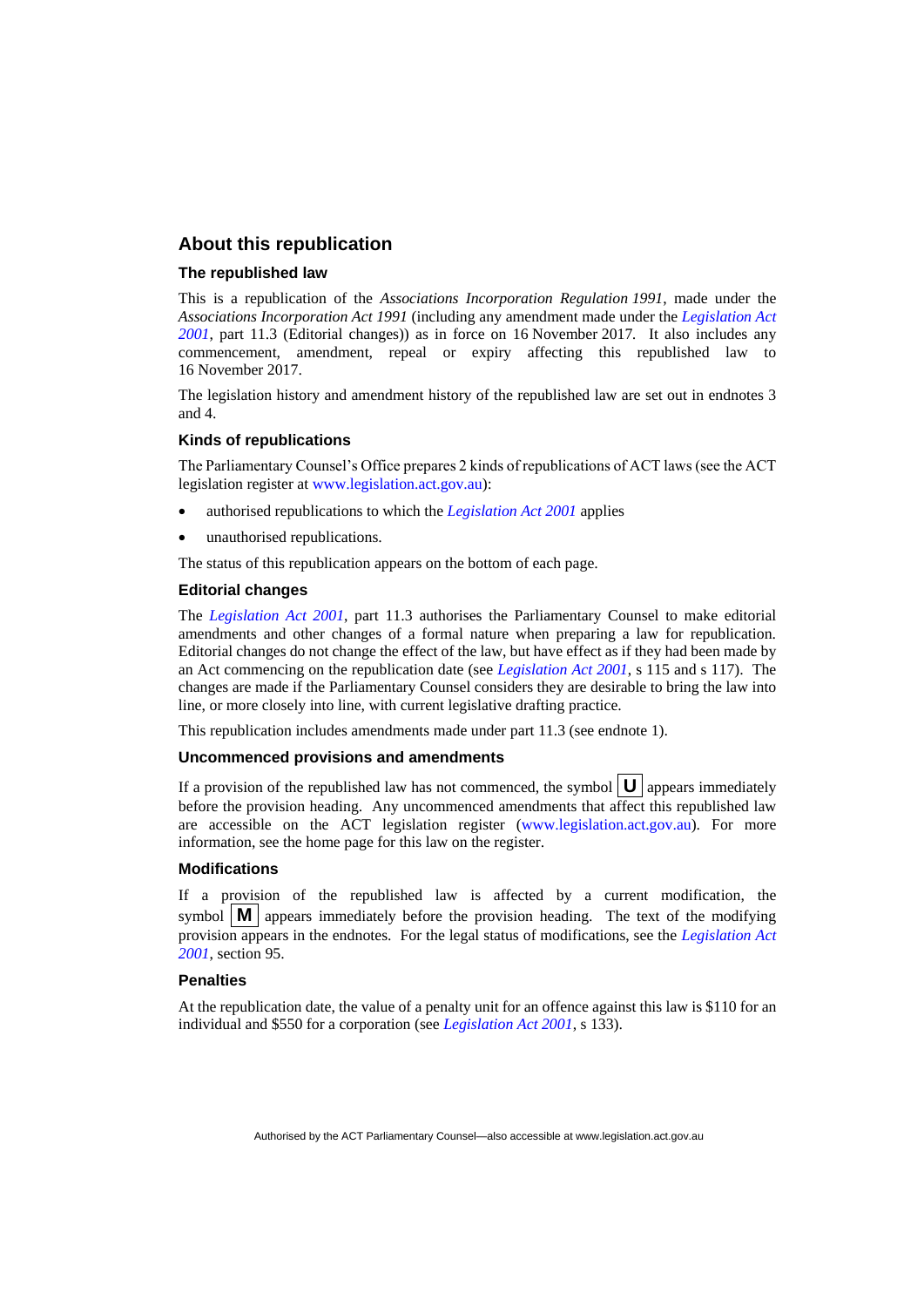

Australian Capital Territory

# **Associations Incorporation Regulation 1991**

made under the

**Associations Incorporation Act 1991**

# **Contents**

|                             |                                                                            | Page       |
|-----------------------------|----------------------------------------------------------------------------|------------|
| Part 1                      | <b>Preliminary</b>                                                         |            |
| 1                           | Name of regulation                                                         | 2          |
| Part 2                      | Information for completion of forms and other<br>documents                 |            |
| 3                           | Particulars required by forms                                              | 3          |
| 4                           | General requirements for documents                                         | 3          |
| 5                           | Annexures accompanying forms<br>4                                          |            |
| 6                           | Signatures on documents                                                    | 5          |
| 7                           | Time for lodging documents                                                 | 5          |
| 8                           | Affidavits and statements in writing                                       | 5          |
| R <sub>11</sub><br>16/11/17 | Associations Incorporation Regulation 1991<br>Effective: 16/11/17-30/06/19 | contents 1 |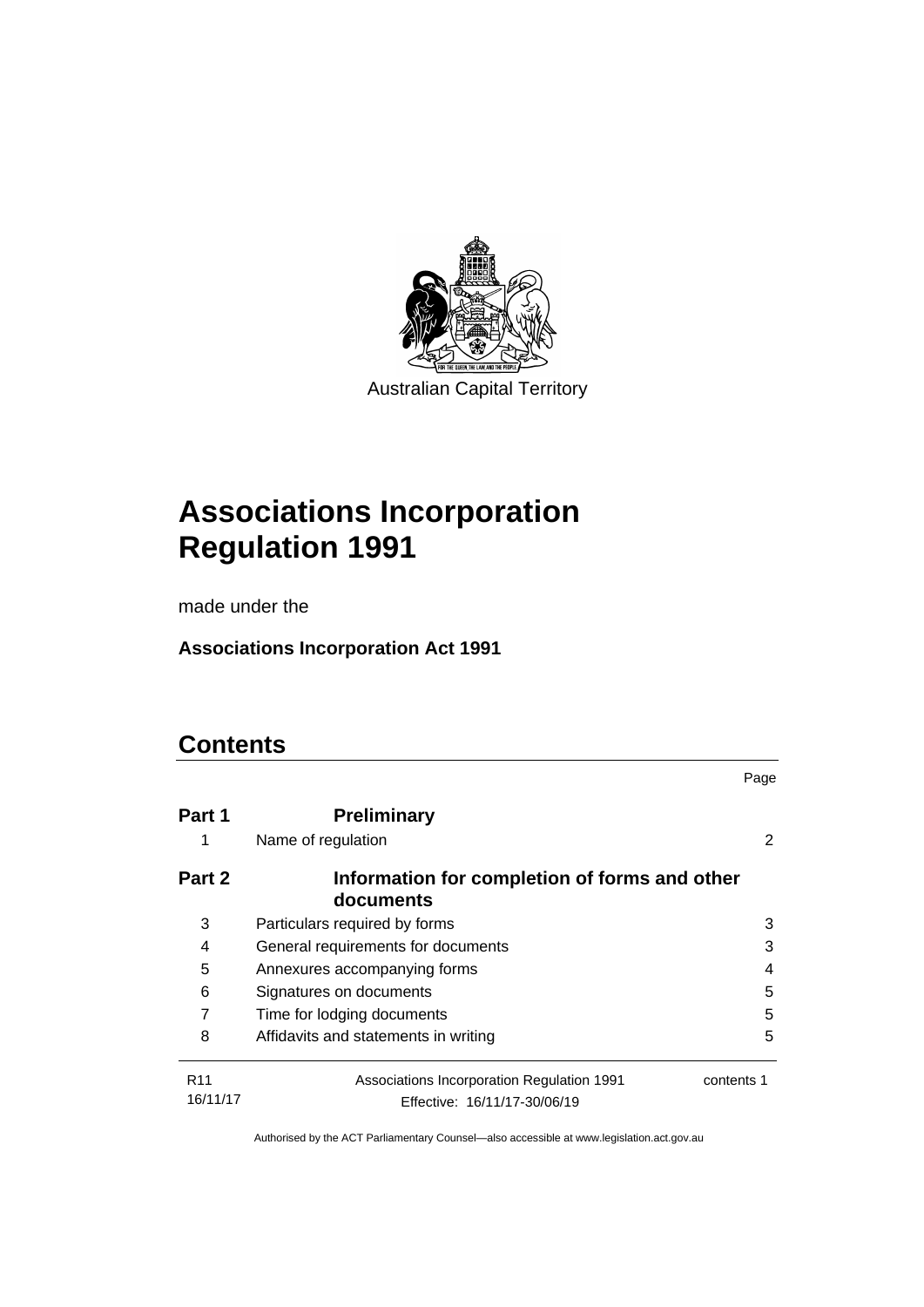#### **Contents**

| 9                 | Verification of a document                   | Page<br>6      |
|-------------------|----------------------------------------------|----------------|
| Part 3            | <b>Miscellaneous</b>                         |                |
| 10                | Register of members-particulars              | $\overline{7}$ |
| 11                | Copies of documents required under Act, s 73 | $\overline{7}$ |
| 12                | Audit of accounts                            | $\overline{7}$ |
| 13                | Prescribed associations for Act, s 76        | $\overline{7}$ |
| 14                | Rate of commission                           | 8              |
| 15                | Model rules                                  | 8              |
| <b>Schedule 1</b> | <b>Model rules</b>                           | 9              |
| <b>Part 1.1</b>   | Preliminary                                  | 11             |
| 1                 | Definitions for model rules                  | 11             |
| 1A                | Application of Legislation Act 2001          | 11             |
| <b>Part 1.2</b>   | <b>Membership</b>                            | 12             |
| 2                 | Membership qualifications                    | 12             |
| 3                 | Nomination for membership                    | 12             |
| 4                 | Membership entitlements not transferable     | 13             |
| 5                 | Cessation of membership                      | 13             |
| 6                 | Resignation of membership                    | 13             |
| 7                 | Fee, subscriptions etc                       | 14             |
| 8                 | Members' liabilities                         | 14             |
| 9                 | Disciplining of members                      | 14             |
| 10                | Right of appeal of disciplined member        | 16             |
| <b>Part 1.3</b>   | <b>Committee</b>                             | 18             |
| 11                | Powers of committee                          | 18             |
| 12                | Constitution and membership                  | 18             |
| 13                | Election of committee members                | 19             |
| 14                | Secretary                                    | 20             |
| 15                | Treasurer                                    | 20             |
| 16                | Vacancies                                    | 20             |
| 17                | Removal of committee members                 | 21             |
| 18                | Committee meetings and quorum                | 21             |
|                   |                                              |                |

contents 2 Associations Incorporation Regulation 1991 Effective: 16/11/17-30/06/19

R11 16/11/17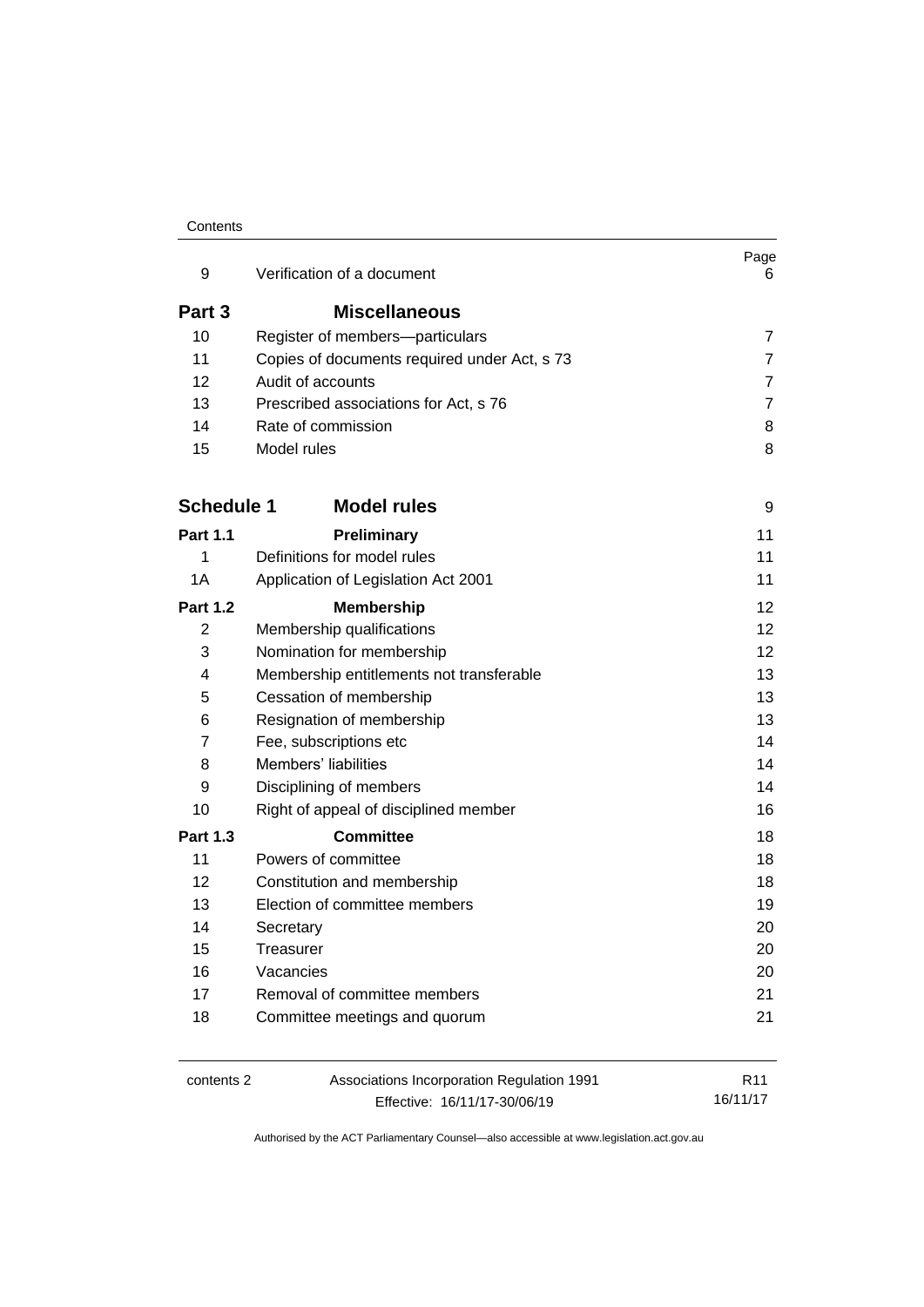|                   |                                                    | Contents |
|-------------------|----------------------------------------------------|----------|
|                   |                                                    | Page     |
| 19                | Delegation by committee to subcommittee            | 22       |
| 20                | Voting and decisions                               | 23       |
| <b>Part 1.4</b>   | <b>General meetings</b>                            | 24       |
| 21                | Annual general meetings—holding of                 | 24       |
| 22                | Annual general meetings—calling of and business at | 24       |
| 23                | General meetings-calling of                        | 25       |
| 24                | <b>Notice</b>                                      | 26       |
| 25                | General meetings-procedure and quorum              | 26       |
| 26                | Presiding member                                   | 27       |
| 27                | Adjournment                                        | 27       |
| 28                | Making of decisions                                | 28       |
| 29                | Voting                                             | 28       |
| 30                | Appointment of proxies                             | 29       |
| <b>Part 1.5</b>   | <b>Miscellaneous</b>                               | 30       |
| 31                | Funds-source                                       | 30       |
| 32                | Funds-management                                   | 30       |
| 33                | Alteration of objects and rules                    | 30       |
| 34                | Common seal                                        | 31       |
| 35                | Custody of books                                   | 31       |
| 36                | Inspection of books                                | 31       |
| 37                | Service of notice                                  | 31       |
| 38                | Surplus property                                   | 31       |
| <b>Appendix 1</b> |                                                    | 33       |
| <b>Appendix 2</b> |                                                    | 34       |

|   | About the endnotes     | 35 |
|---|------------------------|----|
| 2 | Abbreviation key       | 35 |
| 3 | Legislation history    | 36 |
| 4 | Amendment history      | 38 |
| 5 | Earlier republications | 40 |

| R11      | Associations Incorporation Regulation 1991 | contents 3 |
|----------|--------------------------------------------|------------|
| 16/11/17 | Effective: 16/11/17-30/06/19               |            |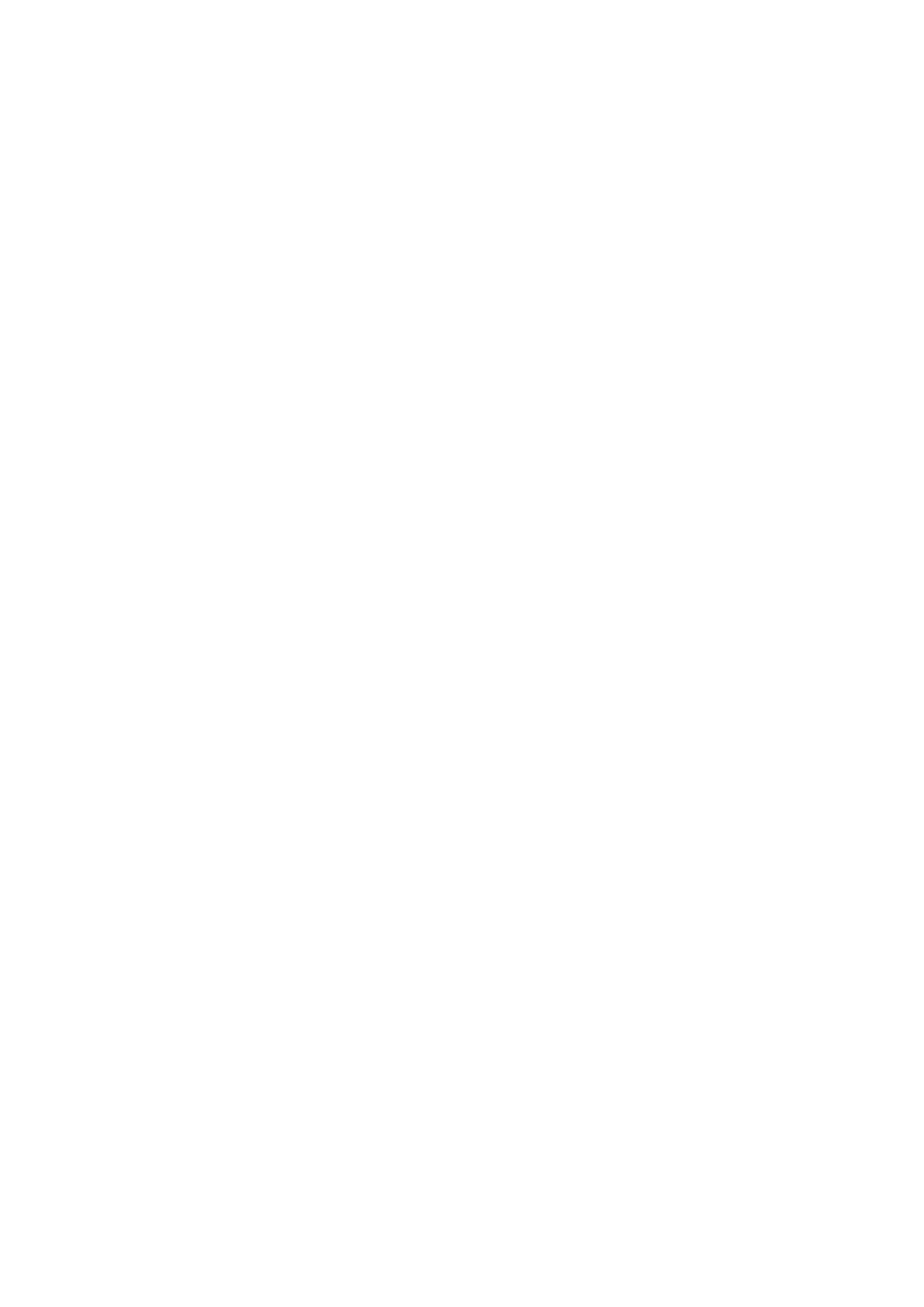

# **Associations Incorporation Regulation 1991**

made under the

I

**[Associations Incorporation Act 1991](http://www.legislation.act.gov.au/a/1991-46)**

R11 16/11/17 Associations Incorporation Regulation 1991 Effective: 16/11/17-30/06/19

page 1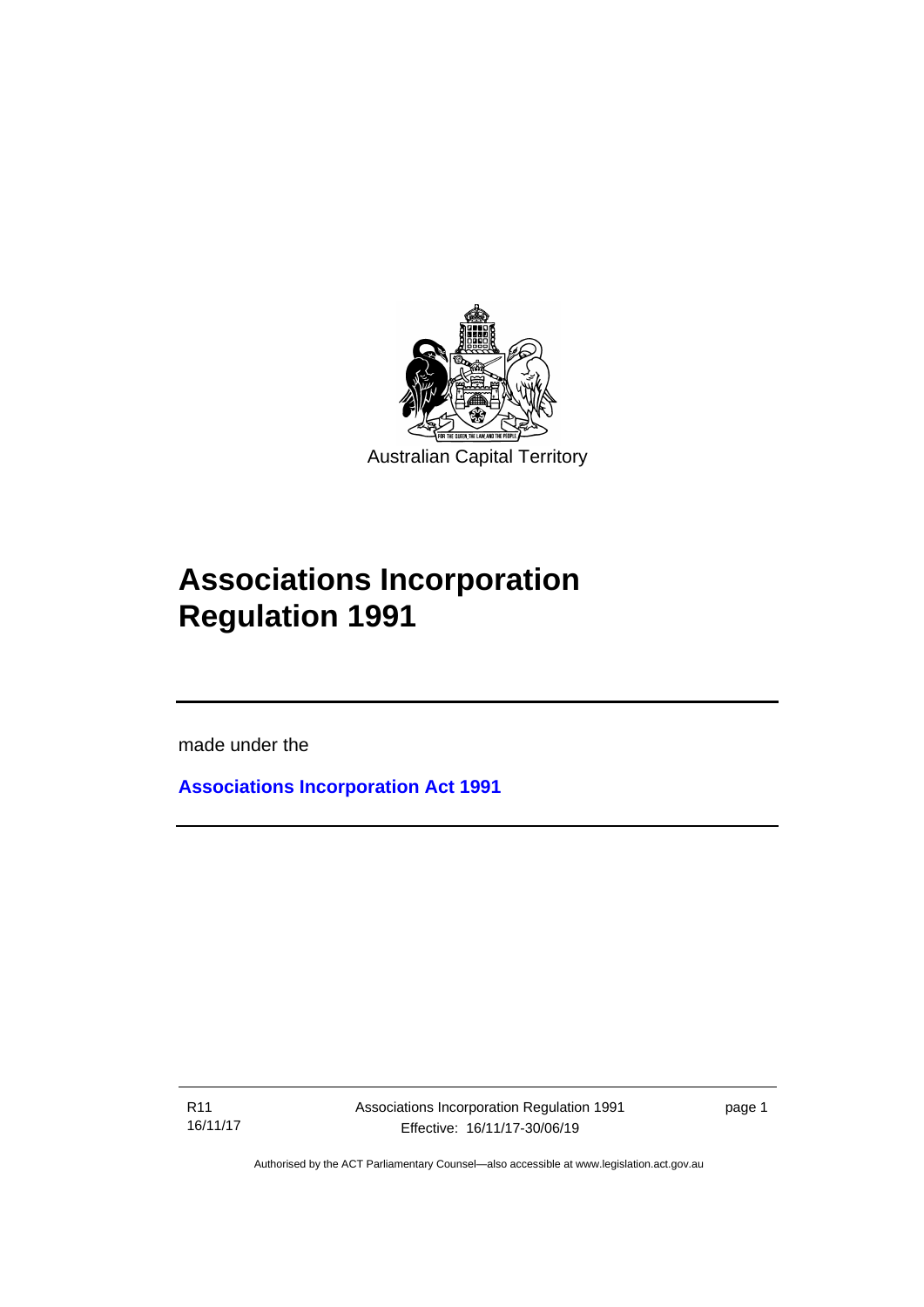#### Part 1 **Preliminary**

Section 1

# <span id="page-7-0"></span>**Part 1 Preliminary**

# <span id="page-7-1"></span>**1 Name of regulation**

This regulation is the *Associations Incorporation Regulation 1991*.

page 2 Associations Incorporation Regulation 1991 Effective: 16/11/17-30/06/19

R11 16/11/17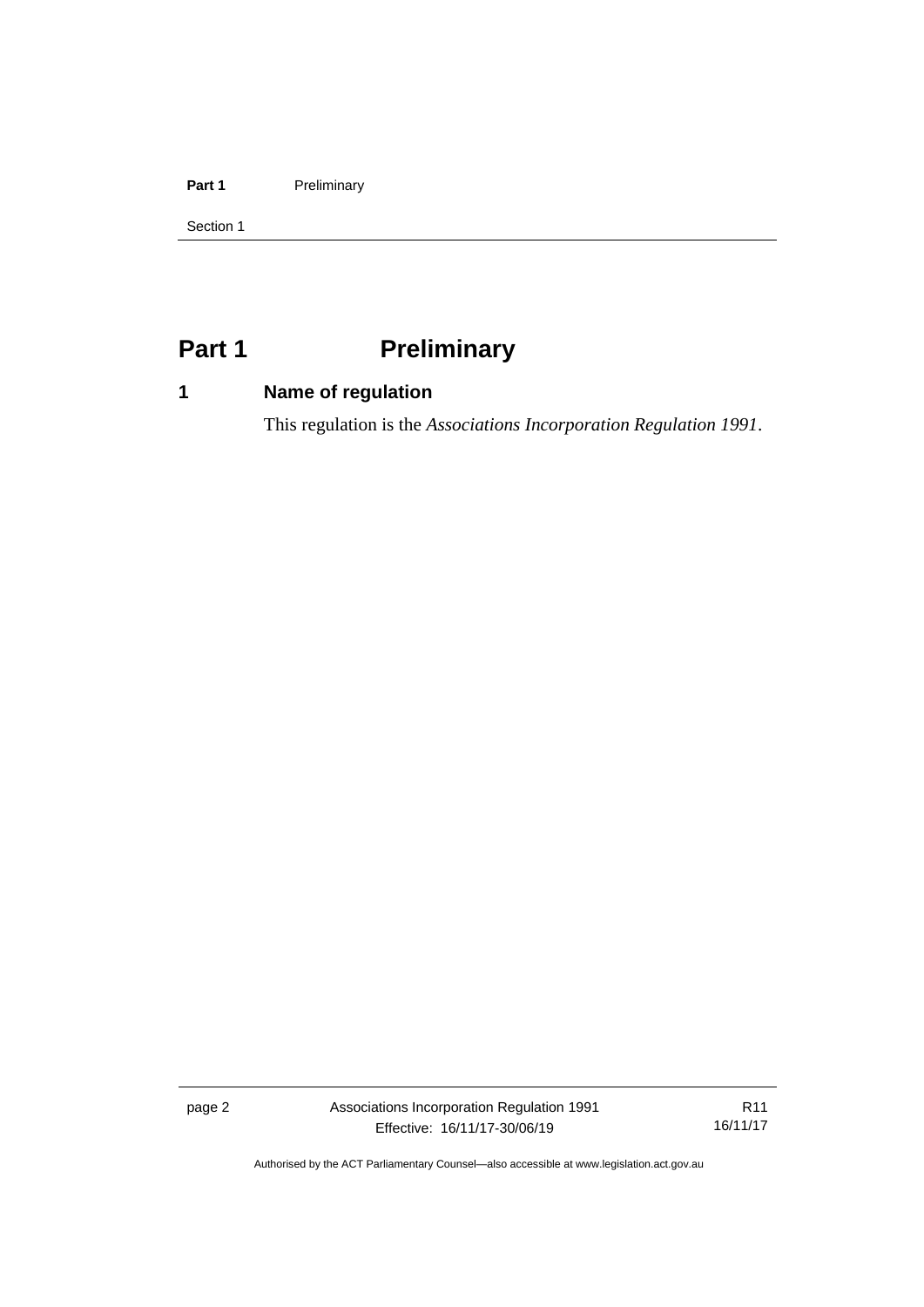# <span id="page-8-0"></span>**Part 2 Information for completion of forms and other documents**

### <span id="page-8-1"></span>**3 Particulars required by forms**

If an approved form requires—

- (a) the giving of a document; or
- (b) the giving of information—
	- (i) by completing the form in a specified way; or
	- (ii) by supplying or completing another document;

that document or information is taken to be the document or information required for the provision of the Act for which the relevant form has been approved by the registrar-general.

#### <span id="page-8-2"></span>**4 General requirements for documents**

Unless the registrar-general otherwise approves, a document submitted for lodgment with the registrar-general must—

- (a) be on paper of medium weight and good quality and of international sheet size A4; and
- (b) be clearly printed, written or otherwise produced in a way that is permanent and will make possible a reproduction by photographic means that is satisfactory to the registrar-general; and
- (c) not be a carbon copy, or a copy reproduced by any spirit duplication method; and
- (d) have margins of not less than 25mm on the left-hand side and not less than 13mm on the right-hand side; and
- (e) if it comprises 2 or more sheets—be fastened together securely in the top left-hand corner; and

page 3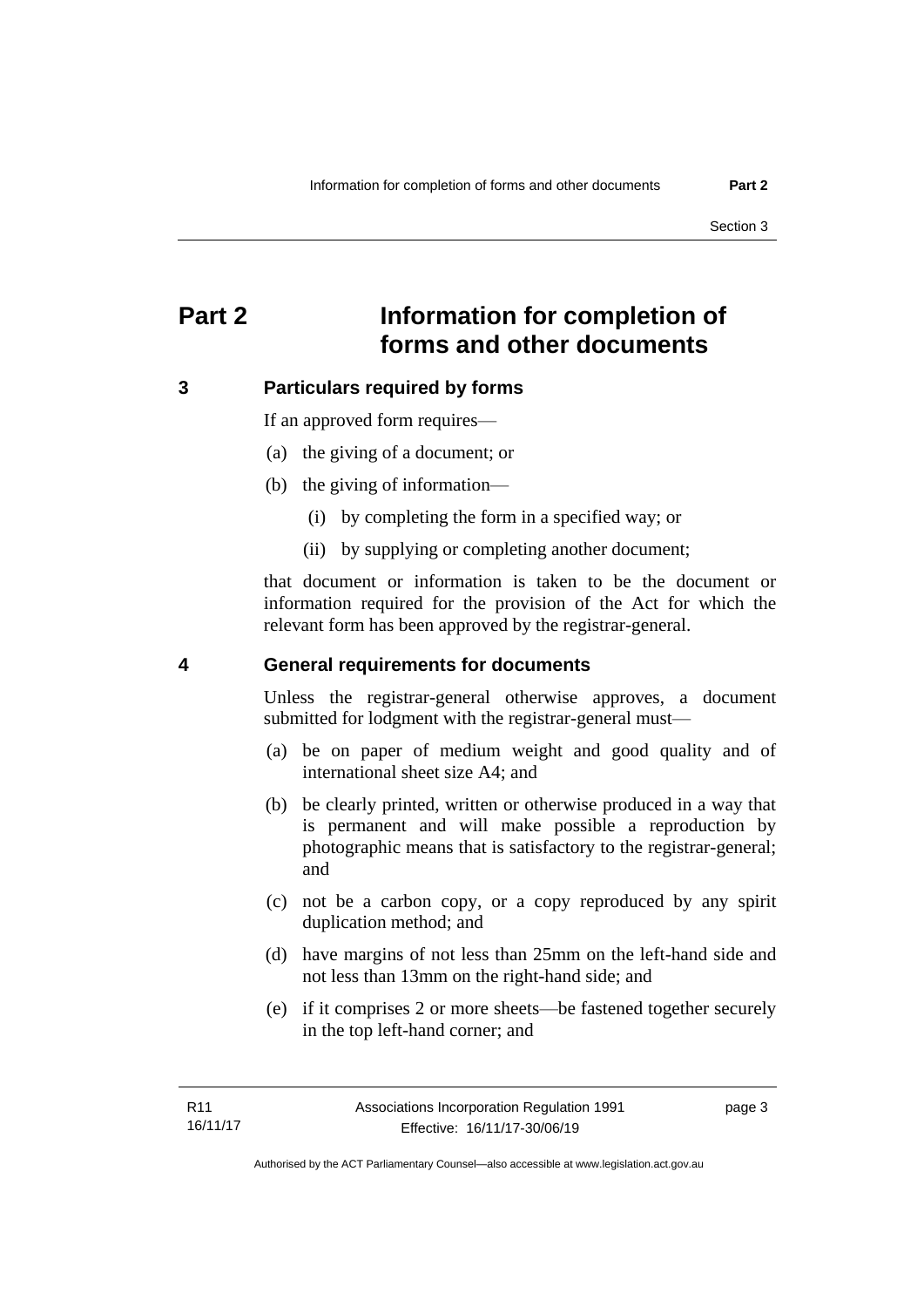Section 5

- (f) specify on the first sheet of the document—
	- (i) the name of the association, proposed association or incorporated association; and
	- (ii) the registration number (if any) of the association to which the document relates; and
	- (iii) the title of the document; and
	- (iv) the name, address and telephone number of the person by whom, or on whose behalf, the document was submitted for lodgment; and
		- *Note* A person may ask the registrar-general to keep their address confidential (see [Act,](http://www.legislation.act.gov.au/a/1991-46/default.asp) s 13A (2)).
	- (v) the words 'lodged with the registrar-general'.

#### <span id="page-9-0"></span>**5 Annexures accompanying forms**

- (1) If the space provided for a particular purpose in an approved form is insufficient to contain all the required information in relation to a particular item, that information must be set out in a document annexed to the form.
- (2) An annexure to an approved form must have an identifying mark and be endorsed with the following words, appropriately completed and signed by each person signing the form to which the document is annexed:

This annexure of *(insert number of pages)* .......... page(s) is the annexure marked *(insert an identifying mark)* .......... referred to in the *(insert a description of the form)* .......... signed by *(insert* 'me' *or* 'us'*)* and dated *(insert the date of signing)* ..........

........................

*(Signature(s)*

(3) The pages in an annexure must be numbered consecutively.

Authorised by the ACT Parliamentary Counsel—also accessible at www.legislation.act.gov.au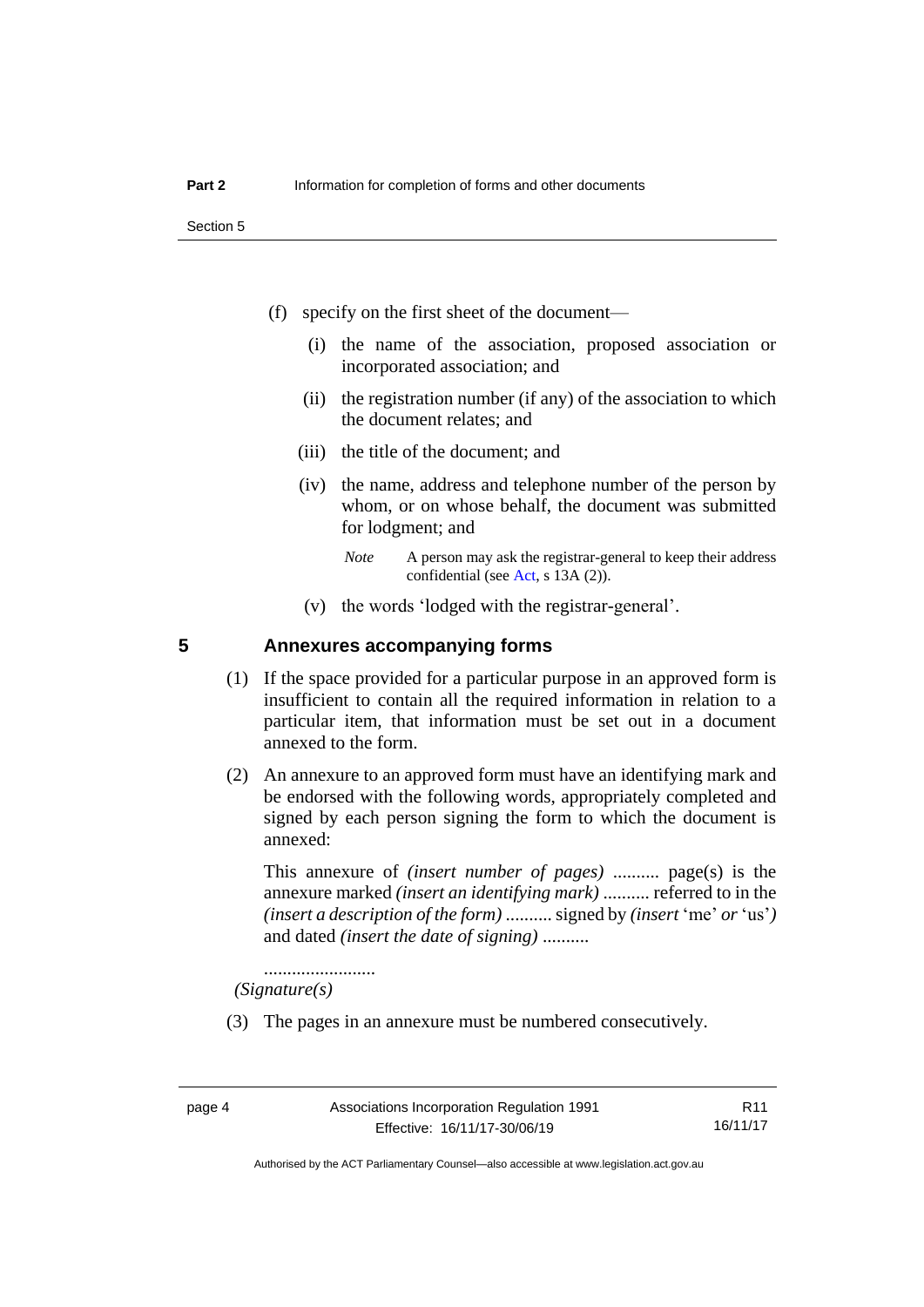- (4) If a document is annexed to an approved form, reference made in the form to the annexure must be by its identifying mark and the number of pages.
- (5) In this section, a reference to an *annexure* includes a reference to a document, copy of a document, or any other matter accompanying, attached to or annexed to an approved form.

# <span id="page-10-0"></span>**6 Signatures on documents**

- (1) Unless this regulation states otherwise, a document relating to an incorporated association that is required to be lodged by, or on behalf of, the association or lodged by the public officer of the association, must be signed by the public officer of the association or by a member of the committee of the association who has been authorised by the committee for the purpose.
- (2) The name of a person signing a document that is lodged with the registrar-general for the Act must be legibly written in block letters under or beside the signature of the person.

# <span id="page-10-1"></span>**7 Time for lodging documents**

If a document is required to be lodged with the registrar-general and a period of time within which the document is to be lodged is not provided for, the document must be lodged within 1 month, or within any further period the registrar-general allows, after the happening of the event to which the document relates.

### <span id="page-10-2"></span>**8 Affidavits and statements in writing**

- (1) An affidavit or written statement must be sworn or made on behalf of an association, by a member of the committee who has been authorised by the committee for that purpose or by the public officer of the association.
- (2) If an affidavit is sworn at a place outside the ACT, the affidavit is sufficient if it appears to be sworn in accordance with the requirements of the law of that place.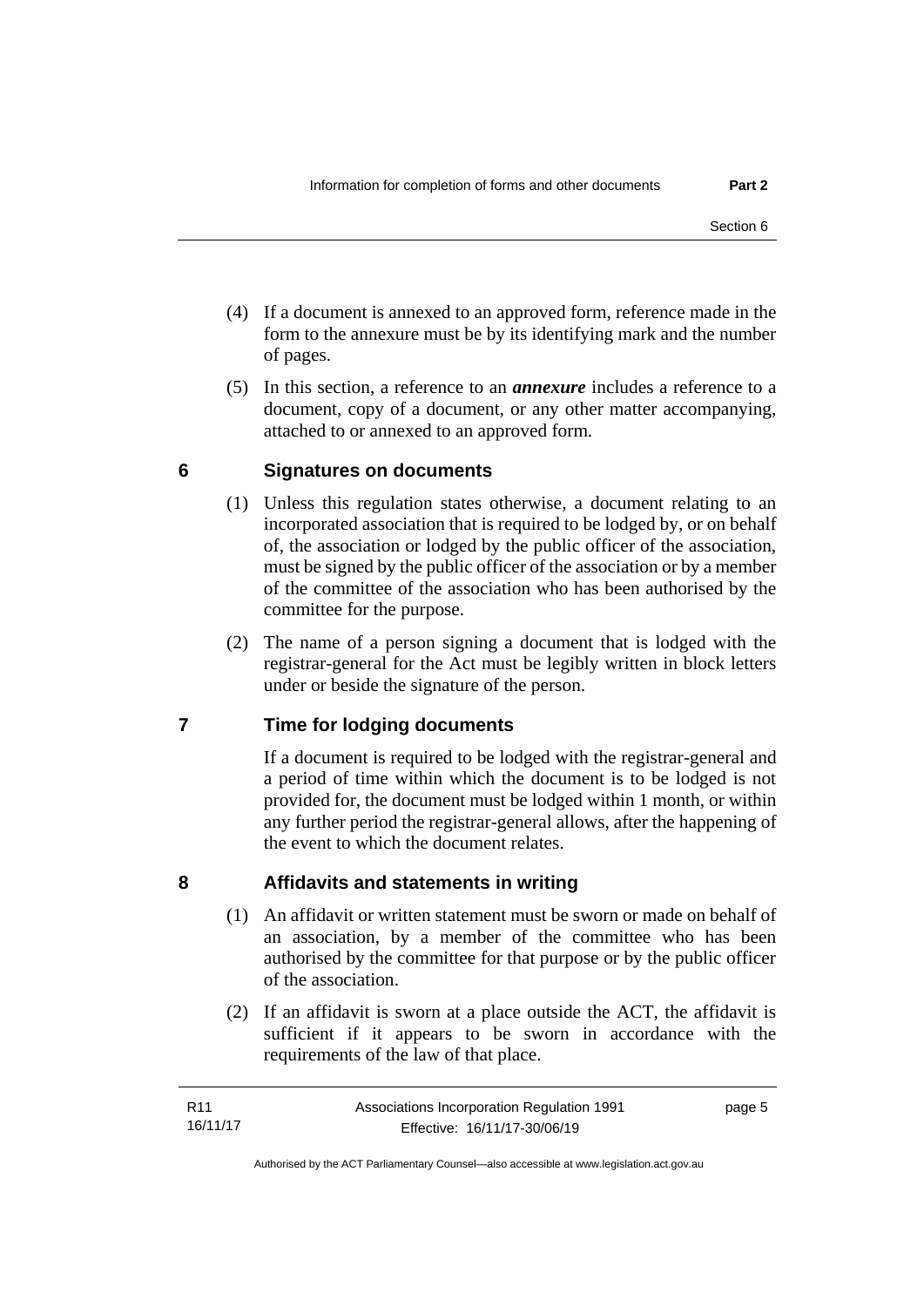#### <span id="page-11-0"></span>**9 Verification of a document**

For the [Act,](http://www.legislation.act.gov.au/a/1991-46/default.asp) section 127 (4), a document relating to an incorporated association that is to be verified must be verified by a written statement signed by—

- (a) a member of the committee of the association who has been authorised by the committee for that purpose or the public officer of the association, being a person who is resident in the ACT; or
- (b) its agent or, if its agent is an association, by a member of the committee of that association who has been authorised by that committee, being a person who is resident in the ACT.

page 6 Associations Incorporation Regulation 1991 Effective: 16/11/17-30/06/19

R11 16/11/17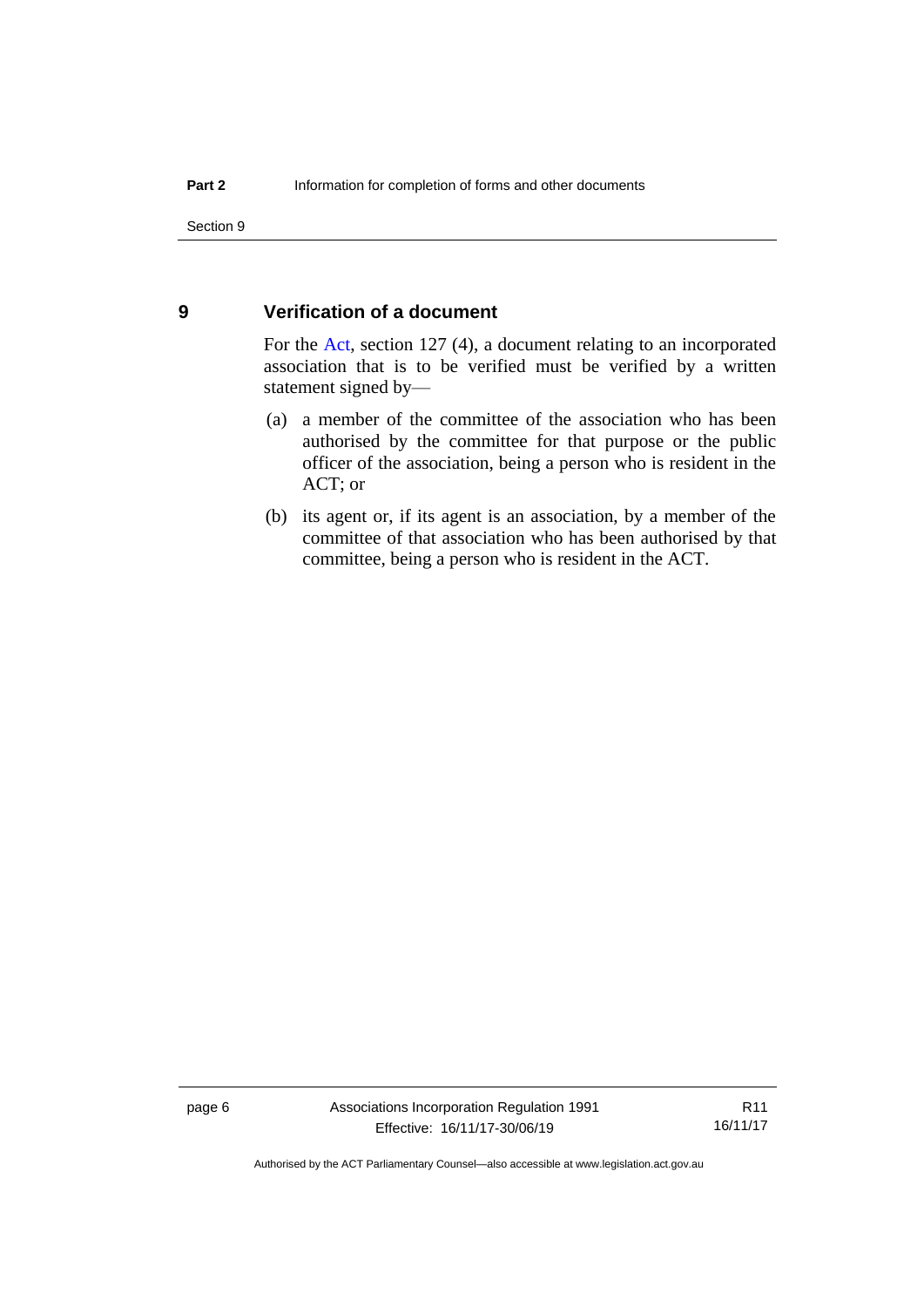# <span id="page-12-0"></span>**Part 3 Miscellaneous**

#### <span id="page-12-1"></span>**10 Register of members—particulars**

For the [Act,](http://www.legislation.act.gov.au/a/1991-46/default.asp) section 67 (1), the following particulars are prescribed for inclusion in the register of members:

- (a) the name of the incorporated association;
- (b) the name and address of each member of the association;
- (c) the date each member became a member of the association;
- (d) the date (if any) each member ceased to be a member of the association.

### <span id="page-12-2"></span>**11 Copies of documents required under Act, s 73**

For the [Act,](http://www.legislation.act.gov.au/a/1991-46/default.asp) section 73 (2), the prescribed number of copies is 100.

#### <span id="page-12-3"></span>**12 Audit of accounts**

- (1) For the [Act,](http://www.legislation.act.gov.au/a/1991-46/default.asp) section 74 (3) (a), the prescribed amount is \$400 000.
- (2) For the [Act,](http://www.legislation.act.gov.au/a/1991-46/default.asp) section 74 (3) (b), the prescribed amount is \$400 000.
- (3) For the [Act,](http://www.legislation.act.gov.au/a/1991-46/default.asp) section 74 (3) (c), each of the following classes of associations is prescribed:
	- (a) associations having more than 1 000 members;
	- (b) associations holding a licence issued under the *[Liquor Act 2010](http://www.legislation.act.gov.au/a/2010-35)*.

#### <span id="page-12-4"></span>**13 Prescribed associations for Act, s 76**

An incorporated association that has gross receipts exceeding \$1 000 000 for a financial year of that association is prescribed for the [Act,](http://www.legislation.act.gov.au/a/1991-46/default.asp) section 76.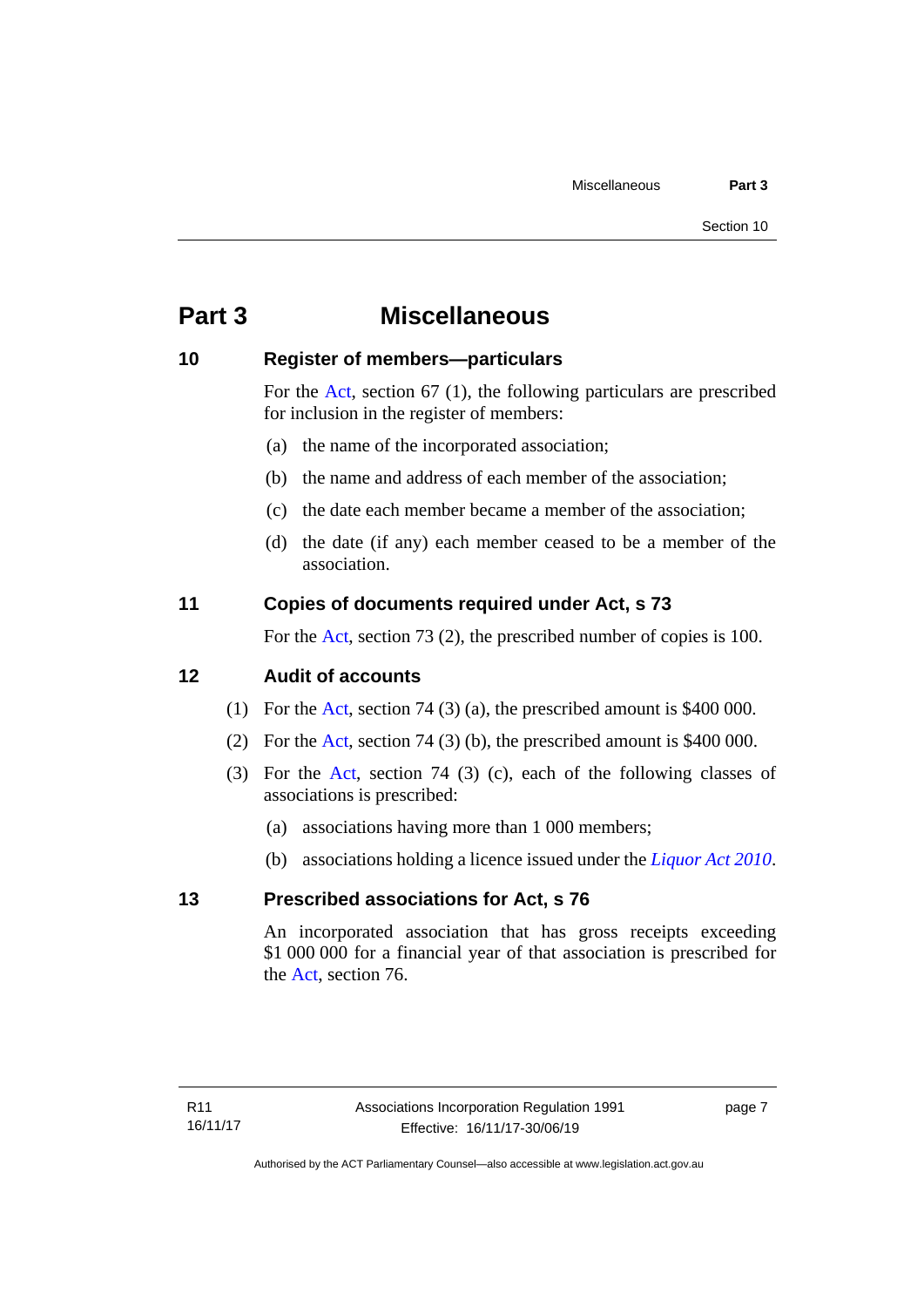#### **Part 3** Miscellaneous

### <span id="page-13-0"></span>**14 Rate of commission**

For the [Act,](http://www.legislation.act.gov.au/a/1991-46/default.asp) section 95 (3), the commission payable is an amount calculated at the rate of 5%.

#### <span id="page-13-1"></span>**15 Model rules**

For the [Act,](http://www.legislation.act.gov.au/a/1991-46/default.asp) section 127 (2) (a), the provisions set out in schedule 1 are prescribed as model rules for the Act.

page 8 Associations Incorporation Regulation 1991 Effective: 16/11/17-30/06/19

R11 16/11/17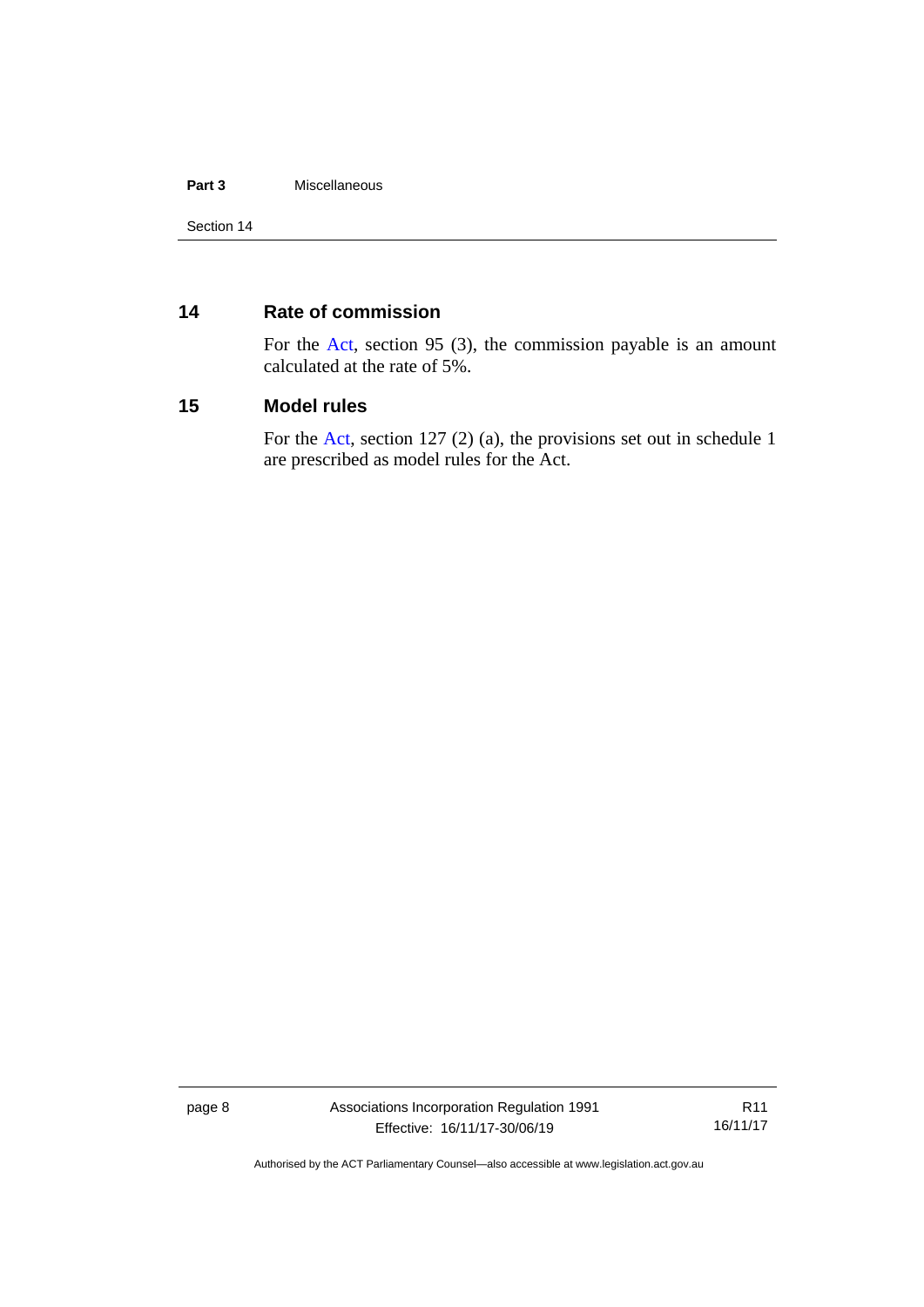page 9

# <span id="page-14-0"></span>**Schedule 1 Model rules**

(see s 15)

# **Contents**

|                 |                                                    | Page |
|-----------------|----------------------------------------------------|------|
| <b>Part 1.1</b> | Preliminary                                        |      |
| 1               | Definitions for model rules                        | 11   |
| 1A              | Application of Legislation Act 2001                | 11   |
| <b>Part 1.2</b> | <b>Membership</b>                                  |      |
| $\overline{2}$  | Membership qualifications                          | 12   |
| 3               | Nomination for membership                          | 12   |
| $\overline{4}$  | Membership entitlements not transferable           | 13   |
| 5               | Cessation of membership                            | 13   |
| 6               | Resignation of membership                          | 13   |
| $\overline{7}$  | Fee, subscriptions etc                             | 14   |
| 8               | Members' liabilities                               | 14   |
| 9               | Disciplining of members                            | 14   |
| 10              | Right of appeal of disciplined member              | 16   |
| <b>Part 1.3</b> | <b>Committee</b>                                   |      |
| 11              | Powers of committee                                | 18   |
| 12 <sup>2</sup> | Constitution and membership                        | 18   |
| 13              | Election of committee members                      | 19   |
| 14              | Secretary                                          | 20   |
| 15              | Treasurer                                          | 20   |
| 16              | Vacancies                                          | 20   |
| 17              | Removal of committee members                       | 21   |
| 18              | Committee meetings and quorum                      | 21   |
| 19              | Delegation by committee to subcommittee            | 22   |
| 20              | Voting and decisions                               | 23   |
| Part 1.4        | <b>General meetings</b>                            |      |
| 21              | Annual general meetings-holding of                 | 24   |
| 22              | Annual general meetings—calling of and business at | 24   |
| 23              | General meetings-calling of                        | 25   |
| 24              | <b>Notice</b>                                      | 26   |

| R <sub>11</sub> | Associations Incorporation Regulation 1991 |
|-----------------|--------------------------------------------|
| 16/11/17        | Effective: 16/11/17-30/06/19               |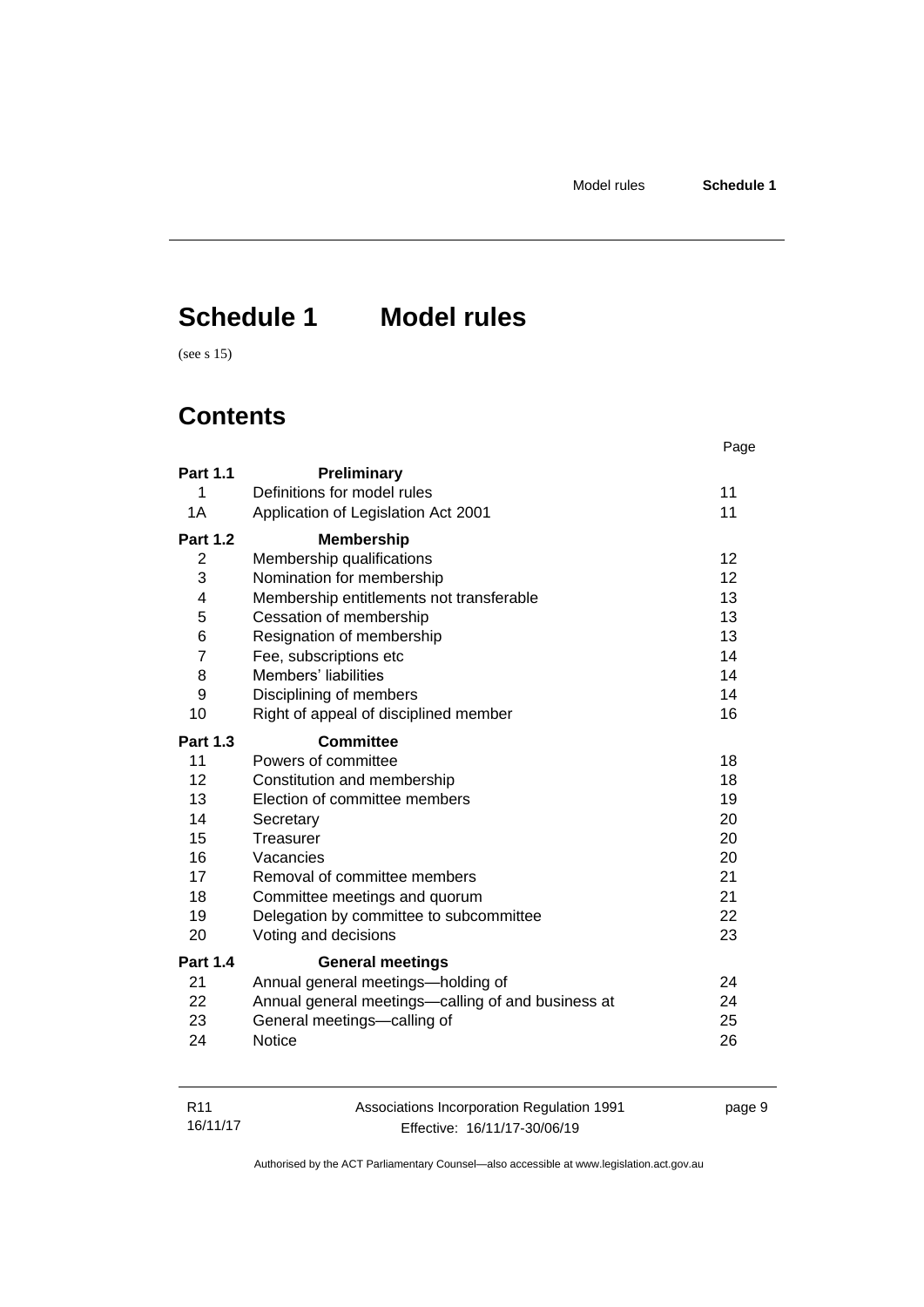| 25                | General meetings—procedure and quorum | 26 |
|-------------------|---------------------------------------|----|
| 26                | Presiding member                      | 27 |
| 27                | Adjournment                           | 27 |
| 28                | Making of decisions                   | 28 |
| 29                | Voting                                | 28 |
| 30                | Appointment of proxies                | 29 |
| <b>Part 1.5</b>   | <b>Miscellaneous</b>                  |    |
| 31                | Funds-source                          | 30 |
| 32                | Funds-management                      | 30 |
| 33                | Alteration of objects and rules       | 30 |
| 34                | Common seal                           | 30 |
| 35                | Custody of books                      | 31 |
| 36                | Inspection of books                   | 31 |
| 37                | Service of notice                     | 31 |
| 38                | Surplus property                      | 31 |
| <b>Appendix 1</b> |                                       | 33 |
| <b>Appendix 2</b> |                                       | 34 |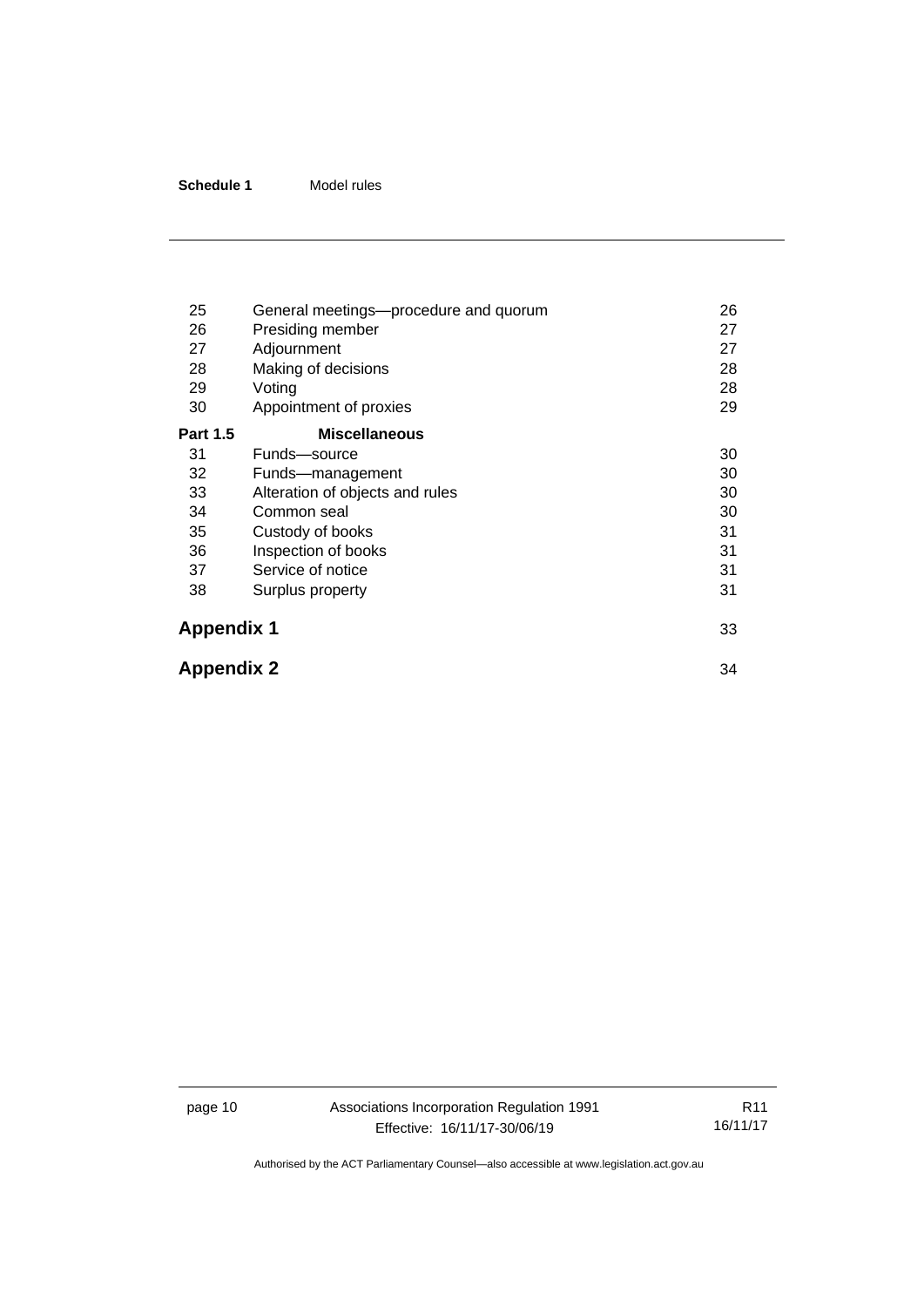# <span id="page-16-0"></span>**Part 1.1 Preliminary**

# <span id="page-16-1"></span>**1 Definitions for model rules**

In these rules:

*Note* A definition applies except so far as the contrary intention appears (see [Legislation Act,](http://www.legislation.act.gov.au/a/2001-14) s 155).

*financial year* means the year ending on 30 June.

*member* means a member, however described, of the association.

*ordinary committee member* means a member of the committee who is not an office-bearer of the association as mentioned in section 12 (1) (a).

*secretary* means the person holding office under these rules as secretary of the association or, if no such person holds that office, the public officer of the association.

*the Act* means the *[Associations Incorporation Act 1991](http://www.legislation.act.gov.au/a/1991-46)*.

*the regulation* means the *Associations Incorporation Regulation 1991*.

# <span id="page-16-2"></span>**1A Application of Legislation Act 2001**

The *[Legislation Act 2001](http://www.legislation.act.gov.au/a/2001-14)* applies to these rules in the same way as it would if they were an instrument made under the Act.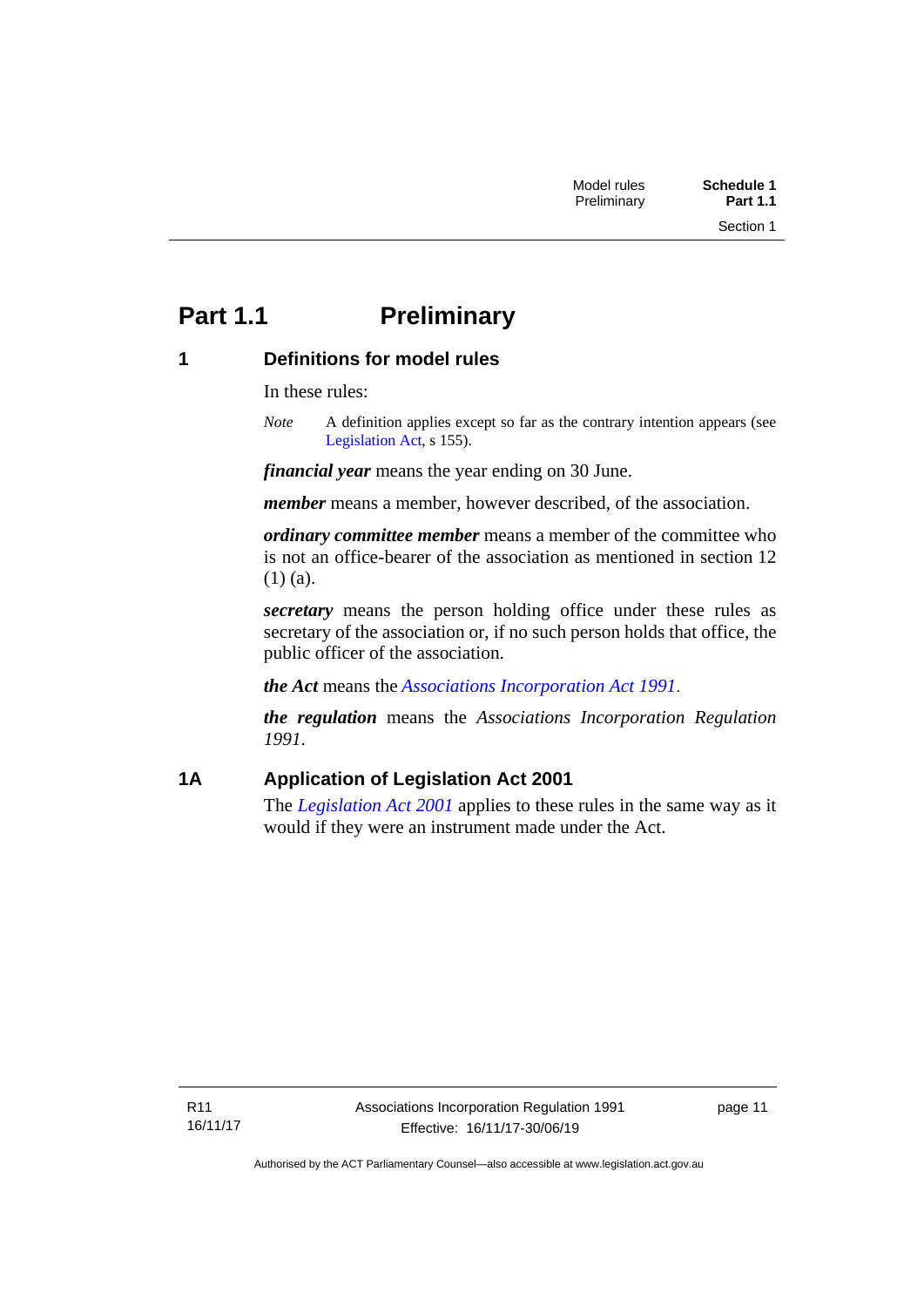| <b>Schedule 1</b> | Model rules |
|-------------------|-------------|
| <b>Part 1.2</b>   | Membership  |
| Section 2         |             |

# <span id="page-17-0"></span>**Part 1.2 Membership**

#### <span id="page-17-1"></span>**2 Membership qualifications**

A person is qualified to be a member if—

- (a) the person is a person mentioned in the [Act,](http://www.legislation.act.gov.au/a/1991-46/default.asp) section 21 (2) (a) or (b) and has not ceased to be a member of the association at any time after incorporation of the association under the Act; or
- (b) the person—
	- (i) has been nominated for membership in accordance with section 3 (1); and
	- (ii) has been approved for membership of the association by the committee of the association.

#### <span id="page-17-2"></span>**3 Nomination for membership**

- (1) A nomination of a person for membership of the association—
	- (a) must be made by a member of the association in writing in the form set out in appendix 1; and
	- (b) must be lodged with the secretary of the association.
- (2) As soon as is practicable after receiving a nomination for membership, the secretary must refer the nomination to the committee which must decide whether to approve or to reject the nomination.
- (3) If the committee decides to approve a nomination for membership, the secretary must as soon as practicable after that decision notify the nominee of that approval and request the nominee to pay within 28 days after receipt of the notification the sum payable under these rules by a member as the entrance fee and the first year's annual subscription.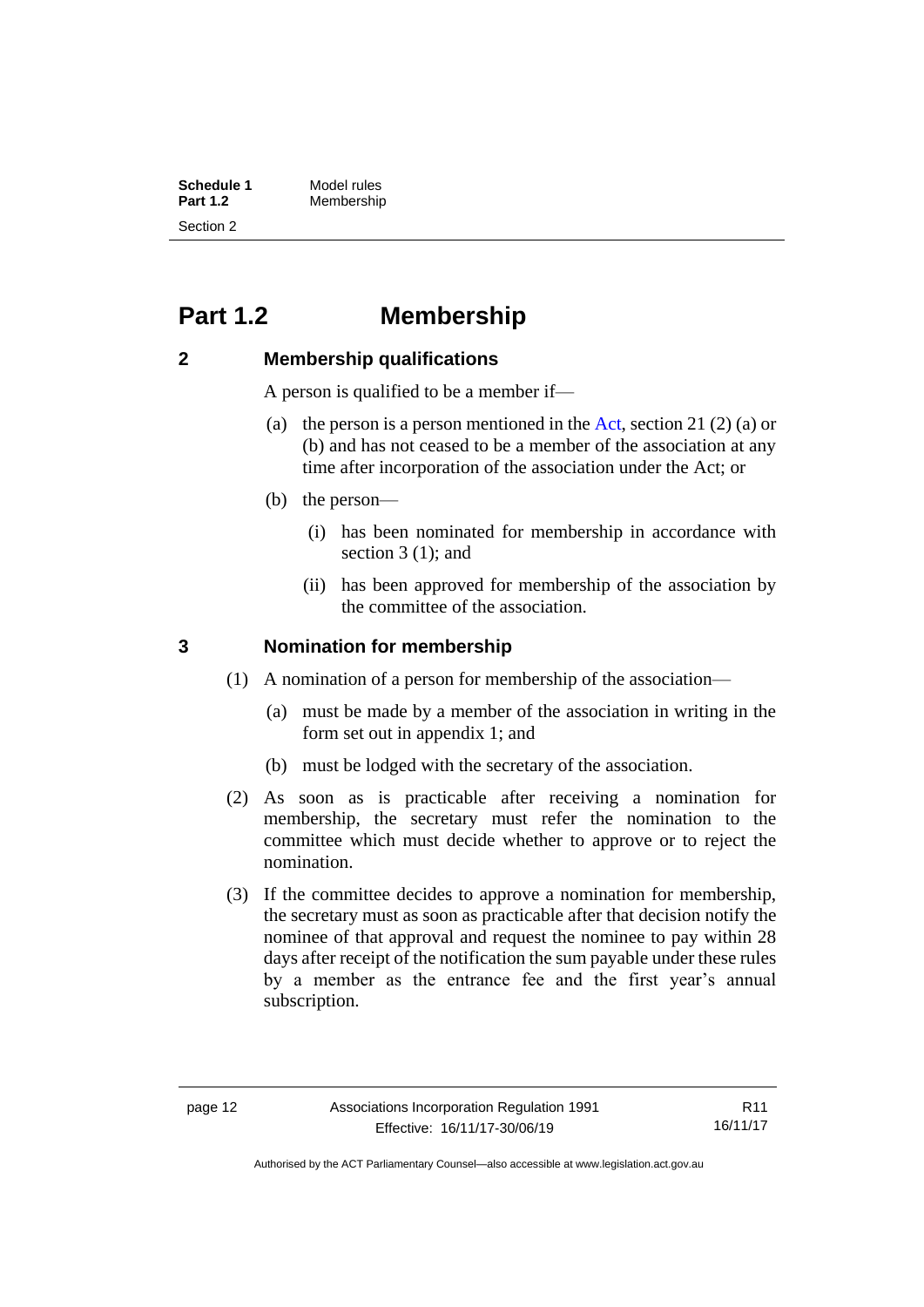| Schedule 1      | Model rules |
|-----------------|-------------|
| <b>Part 1.2</b> | Membership  |
| Section 4       |             |

(4) The secretary must, on payment by the nominee of the amounts mentioned in subsection (3) within the period mentioned in that subsection, enter the nominee's name in the register of members and, on the name being so entered, the nominee becomes a member of the association.

#### <span id="page-18-0"></span>**4 Membership entitlements not transferable**

A right, privilege or obligation that a person has because of being a member of the association—

- (a) cannot be transferred or transmitted to another person; and
- (b) terminates on cessation of the person's membership.

### <span id="page-18-1"></span>**5 Cessation of membership**

A person ceases to be a member of the association if the person—

- (a) dies or, for a corporation, is wound up; or
- (b) resigns from membership of the association; or
- (c) is expelled from the association; or
- (d) fails to renew membership of the association.

### <span id="page-18-2"></span>**6 Resignation of membership**

- (1) A member is not entitled to resign from membership of the association except in accordance with this section.
- (2) A member who has paid all amounts payable by the member to the association may resign from membership of the association by first giving notice (of not less than 1 month or, if the committee has determined a shorter period, that shorter period) in writing to the secretary of the member's intention to resign and, at the end of the period of notice, the member ceases to be a member.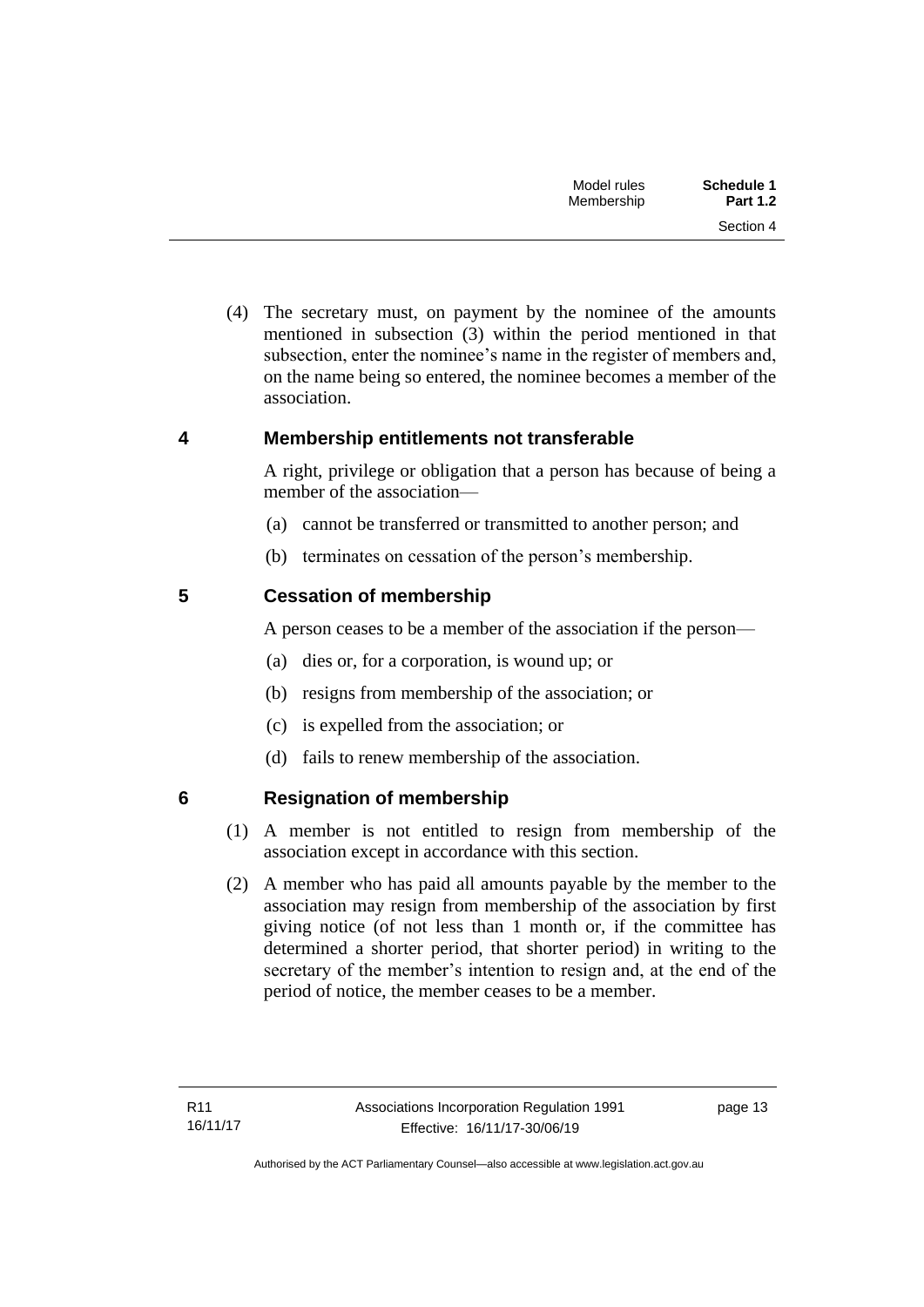| Schedule 1      | Model rules |
|-----------------|-------------|
| <b>Part 1.2</b> | Membership  |
| Section 7       |             |

(3) If a person ceases to be a member, the secretary must make an appropriate entry in the register of members recording the date the member ceased to be a member.

#### <span id="page-19-0"></span>**7 Fee, subscriptions etc**

- (1) The entrance fee to the association is \$1 or, if any other amount has been determined by resolution of the committee, the other amount.
- (2) The annual membership fee of the association is \$2 or, if any other amount has been determined by resolution of the committee, that other amount.
- (3) The annual membership fee is payable—
	- (a) except as provided by paragraph (b)—before 1 July in each calendar year; or
	- (b) if a person becomes a member on or after 1 July in any calendar year—before 1 July in each succeeding calendar year.

#### <span id="page-19-1"></span>**8 Members' liabilities**

The liability of a member to contribute towards the payment of the debts and liabilities of the association or the costs, charges and expenses of the winding up of the association is limited to the amount (if any) unpaid by the member in relation to membership of the association as required by section 7.

### <span id="page-19-2"></span>**9 Disciplining of members**

- (1) If the committee is of the opinion that a member—
	- (a) has persistently refused or neglected to comply with a provision of these rules; or
	- (b) has persistently and wilfully acted in a manner prejudicial to the interests of the association;

Authorised by the ACT Parliamentary Counsel—also accessible at www.legislation.act.gov.au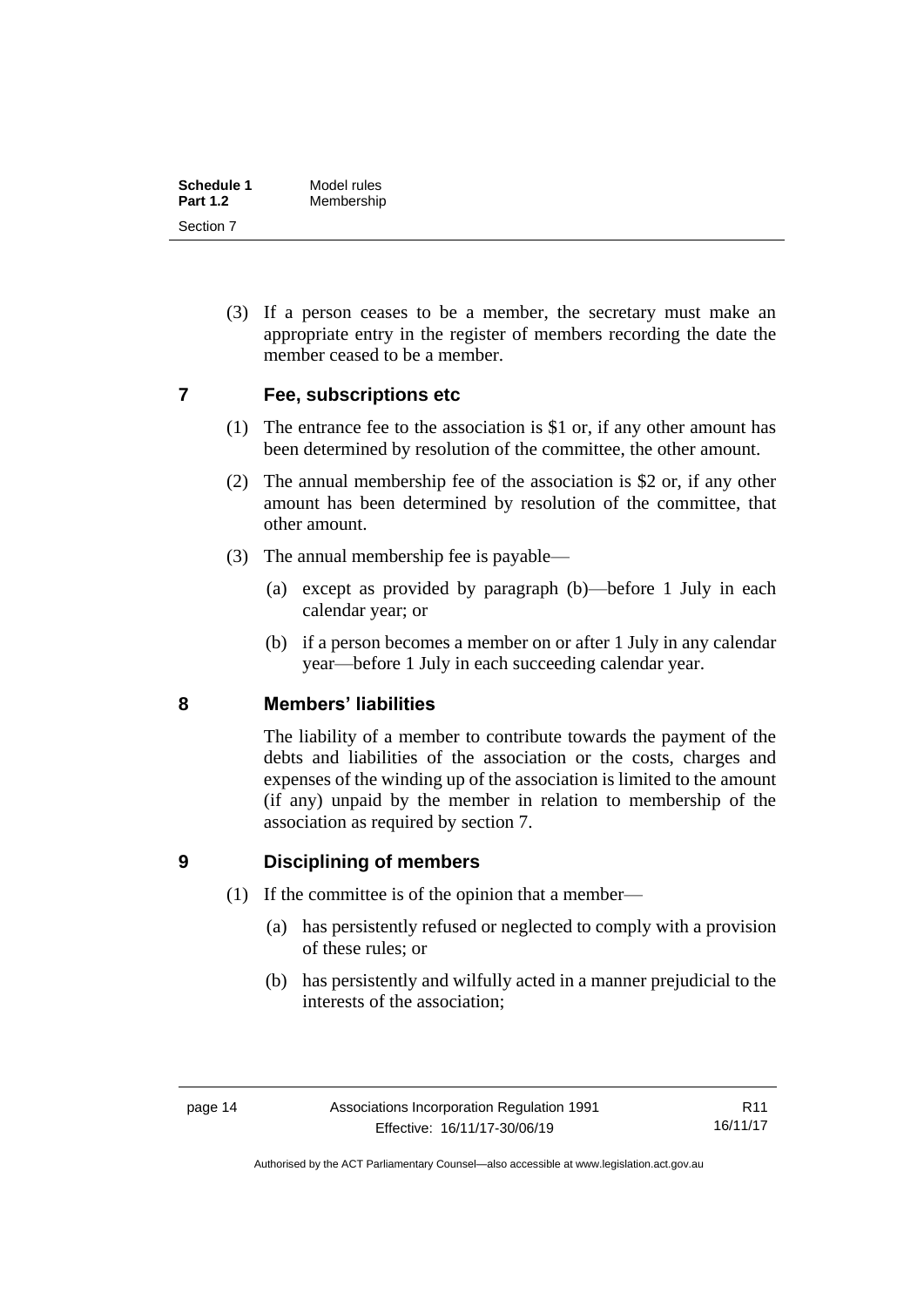Section 9

the committee may, by resolution—

- (c) expel the member from the association; or
- (d) suspend the member from the rights and privileges of membership of the association that the committee may decide for a specified period.
- (2) A resolution of the committee under subsection (1) is of no effect unless the committee, at a meeting held not earlier than 14 days and not later than 28 days after service on the member of a notice under subsection (3), confirms the resolution in accordance with this section.
- (3) If the committee passes a resolution under subsection (1), the secretary must, as soon as practicable, serve a written notice on the member—
	- (a) setting out the resolution of the committee and the grounds on which it is based; and
	- (b) stating that the member may address the committee at a meeting to be held not earlier than 14 days and not later than 28 days after service of the notice; and
	- (c) stating the date, place and time of that meeting; and
	- (d) informing the member that the member may do either or both of the following:
		- (i) attend and speak at that meeting;
		- (ii) submit to the committee at or before the date of that meeting written representations relating to the resolution.
- (4) Subject to the [Act,](http://www.legislation.act.gov.au/a/1991-46/default.asp) section 50, at a meeting of the committee mentioned in subsection (2), the committee must—
	- (a) give to the member mentioned in subsection (1) an opportunity to make oral representations; and

page 15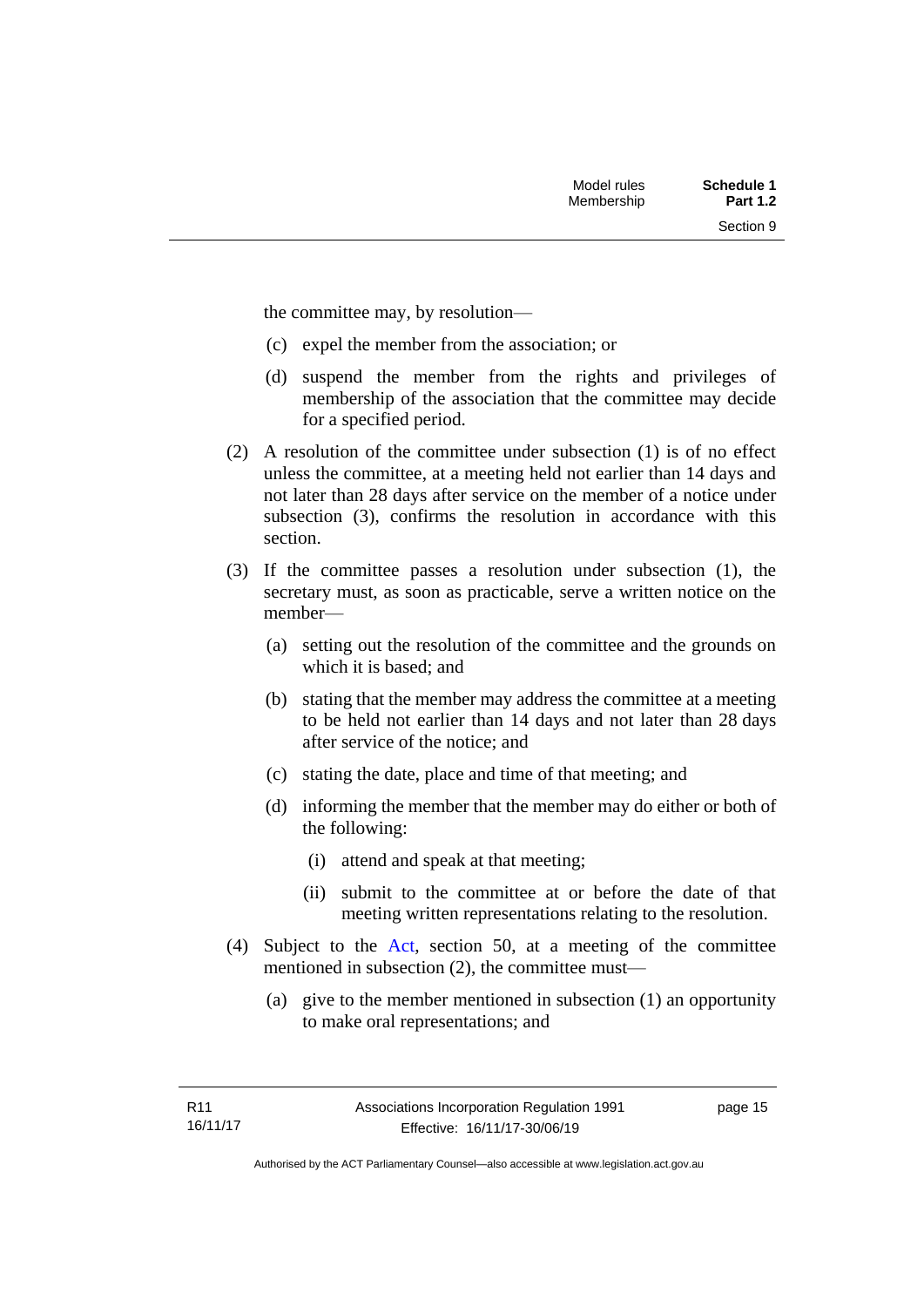| <b>Schedule 1</b> | Model rules |
|-------------------|-------------|
| <b>Part 1.2</b>   | Membership  |
| Section 10        |             |

- (b) give due consideration to any written representations submitted to the committee by that member at or before the meeting; and
- (c) by resolution decide whether to confirm or to revoke the resolution of the committee made under subsection (1).
- (5) If the committee confirms a resolution under subsection (4), the secretary must, within 7 days after that confirmation, by written notice inform the member of that confirmation and of the member's right of appeal under section 10.
- (6) A resolution confirmed by the committee under subsection (4) does not take effect—
	- (a) until the end of the period within which the member is entitled to appeal against the resolution if the member does not exercise the right of appeal within that period; or
	- (b) if within that period the member exercises the right of appeal—unless and until the association confirms the resolution in accordance with section 10 (4).

#### <span id="page-21-0"></span>**10 Right of appeal of disciplined member**

- (1) A member may appeal to the association in general meeting against a resolution of the committee that is confirmed under section 9 (4), within 7 days after notice of the resolution is served on the member, by lodging with the secretary a notice to that effect.
- (2) On receipt of a notice under subsection (1), the secretary must notify the committee which must call a general meeting of the association to be held within 21 days after the date when the secretary received the notice or as soon as possible after that date.
- (3) Subject to the [Act,](http://www.legislation.act.gov.au/a/1991-46/default.asp) section 50, at a general meeting of the association called under subsection (2)—
	- (a) no business other than the question of the appeal may be transacted; and

R11 16/11/17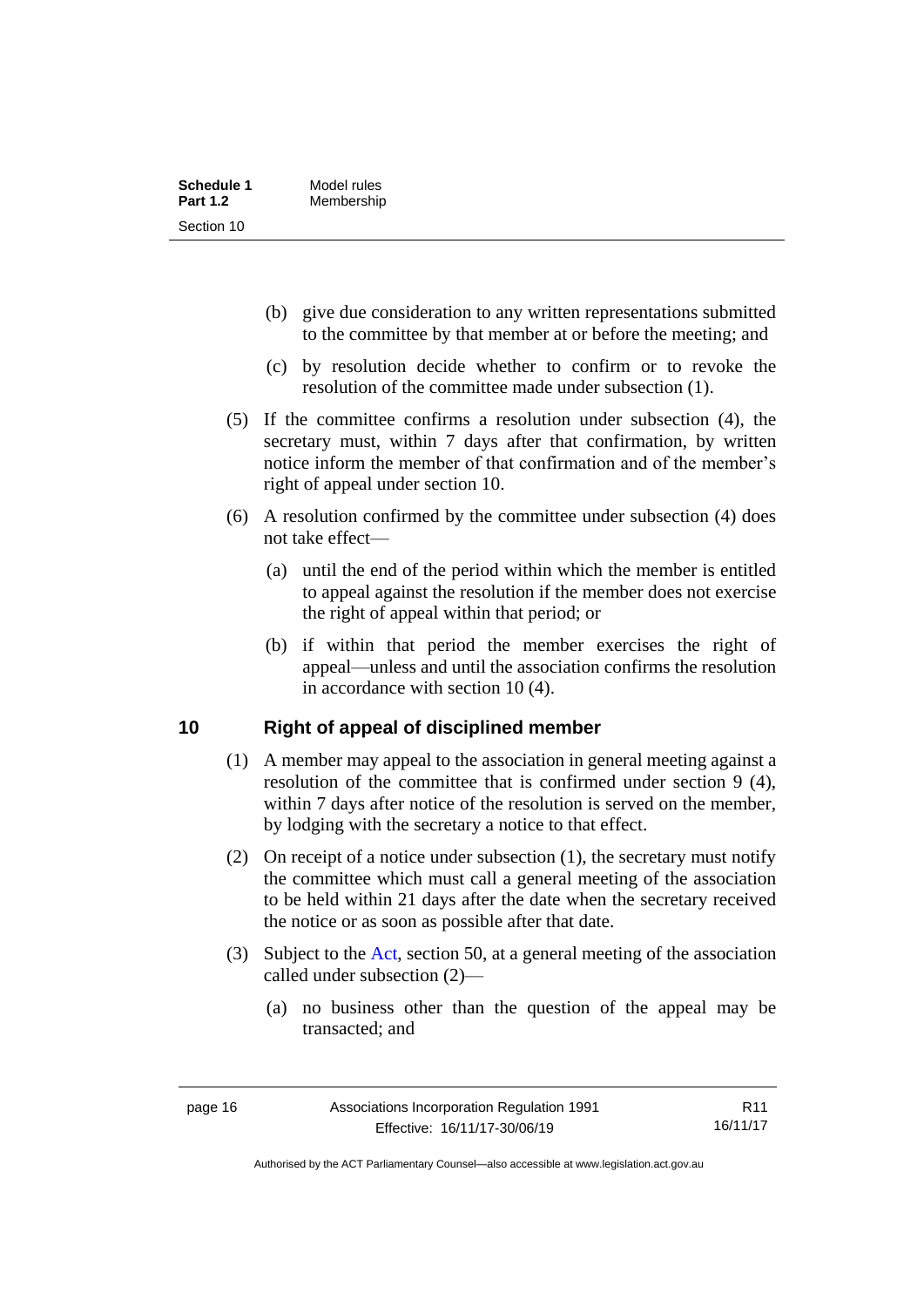| Model rules<br>Membership | Schedule 1<br><b>Part 1.2</b> |
|---------------------------|-------------------------------|
|                           | Section 10                    |

- (b) the committee and the member must be given the opportunity to make representations in relation to the appeal orally or in writing, or both; and
- (c) the members present must vote by secret ballot on the question of whether the resolution made under section 9 (4) should be confirmed or revoked.
- (4) If the meeting passes a special resolution in favour of the confirmation of the resolution made under section 9 (4), that resolution is confirmed.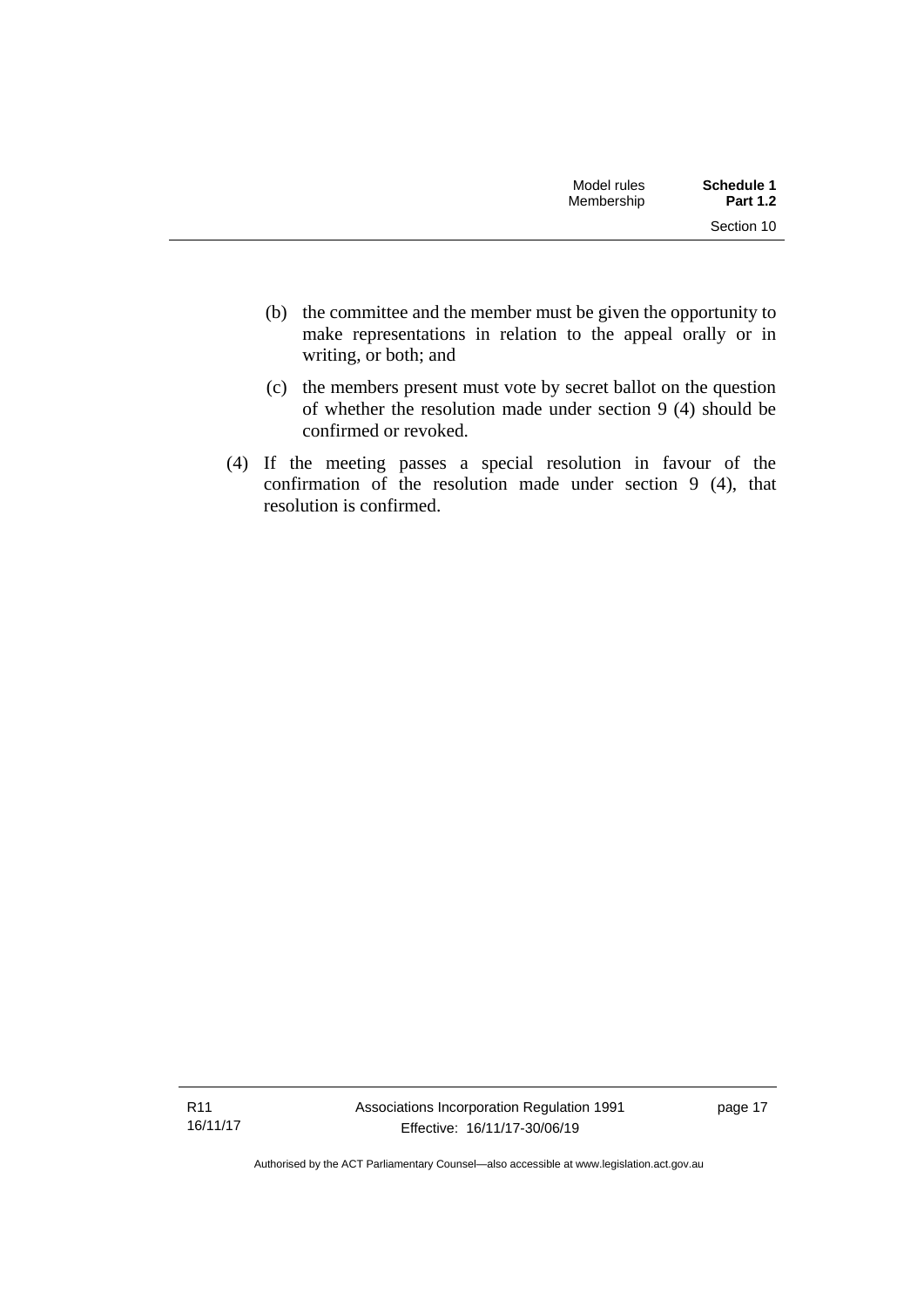| <b>Schedule 1</b> | Model rules |
|-------------------|-------------|
| <b>Part 1.3</b>   | Committee   |
| Section 11        |             |

# <span id="page-23-0"></span>**Part 1.3 Committee**

#### <span id="page-23-1"></span>**11 Powers of committee**

The committee, subject to the Act, the regulation, these rules, and to any resolution passed by the association in general meeting—

- (a) controls and manages the affairs of the association; and
- (b) may exercise all functions that may be exercised by the association other than those functions that are required by these rules to be exercised by the association in general meeting; and
- (c) has power to perform all acts and do all things that appear to the committee to be necessary or desirable for the proper management of the affairs of the association.

#### <span id="page-23-2"></span>**12 Constitution and membership**

- (1) The committee consists of—
	- (a) the office-bearers of the association; and
	- (b) 3 ordinary committee members;

each of whom must be elected under section 13 or appointed in accordance with subsection (4).

- (2) The office-bearers of the association are—
	- (a) the president; and
	- (b) the vice-president; and
	- (c) the treasurer; and
	- (d) the secretary.
- (3) Each member of the committee holds office, subject to these rules, until the conclusion of the annual general meeting following the date of the member's election, but is eligible for re-election.

R11 16/11/17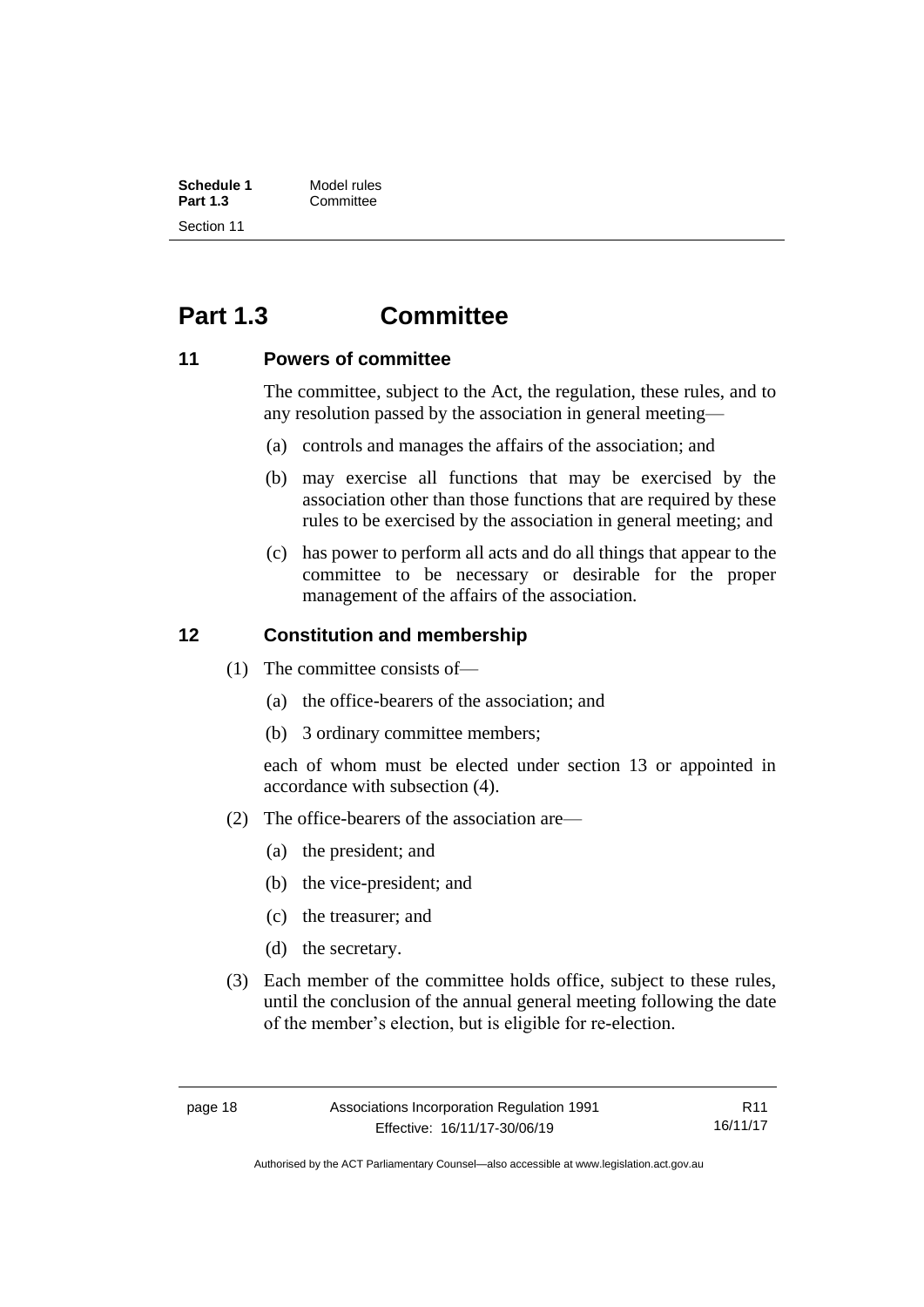| Schedule 1<br>Model rules<br><b>Part 1.3</b><br>Committee |
|-----------------------------------------------------------|
| Section 13                                                |

(4) If there is a vacancy in the membership of the committee, the committee may appoint a member of the association to fill the vacancy and the member so appointed holds office, subject to these rules, until the conclusion of the next annual general meeting after the date of the appointment.

### <span id="page-24-0"></span>**13 Election of committee members**

- (1) Nominations of candidates for election as office-bearers of the association or as ordinary committee members—
	- (a) must be made in writing, signed by 2 members of the association and accompanied by the written consent of the candidate (which may be endorsed on the nomination form); and
	- (b) must be given to the secretary of the association not less than 7 days before the date fixed for the annual general meeting at which the election is to take place.
- (2) If insufficient nominations are received to fill all vacancies on the committee, the candidates nominated are taken to be elected and further nominations may be received at the annual general meeting.
- (3) If insufficient further nominations are received, any vacant positions remaining on the committee are taken to be vacancies.
- (4) If the number of nominations received is equal to the number of vacancies to be filled, the people nominated are taken to be elected.
- (5) If the number of nominations received exceeds the number of vacancies to be filled, a ballot must be held.
- (6) The ballot for the election of office-bearers and ordinary committee members must be conducted at the annual general meeting in the way the committee may direct.
- (7) A person is not eligible to simultaneously hold more than 1 position on the committee.

page 19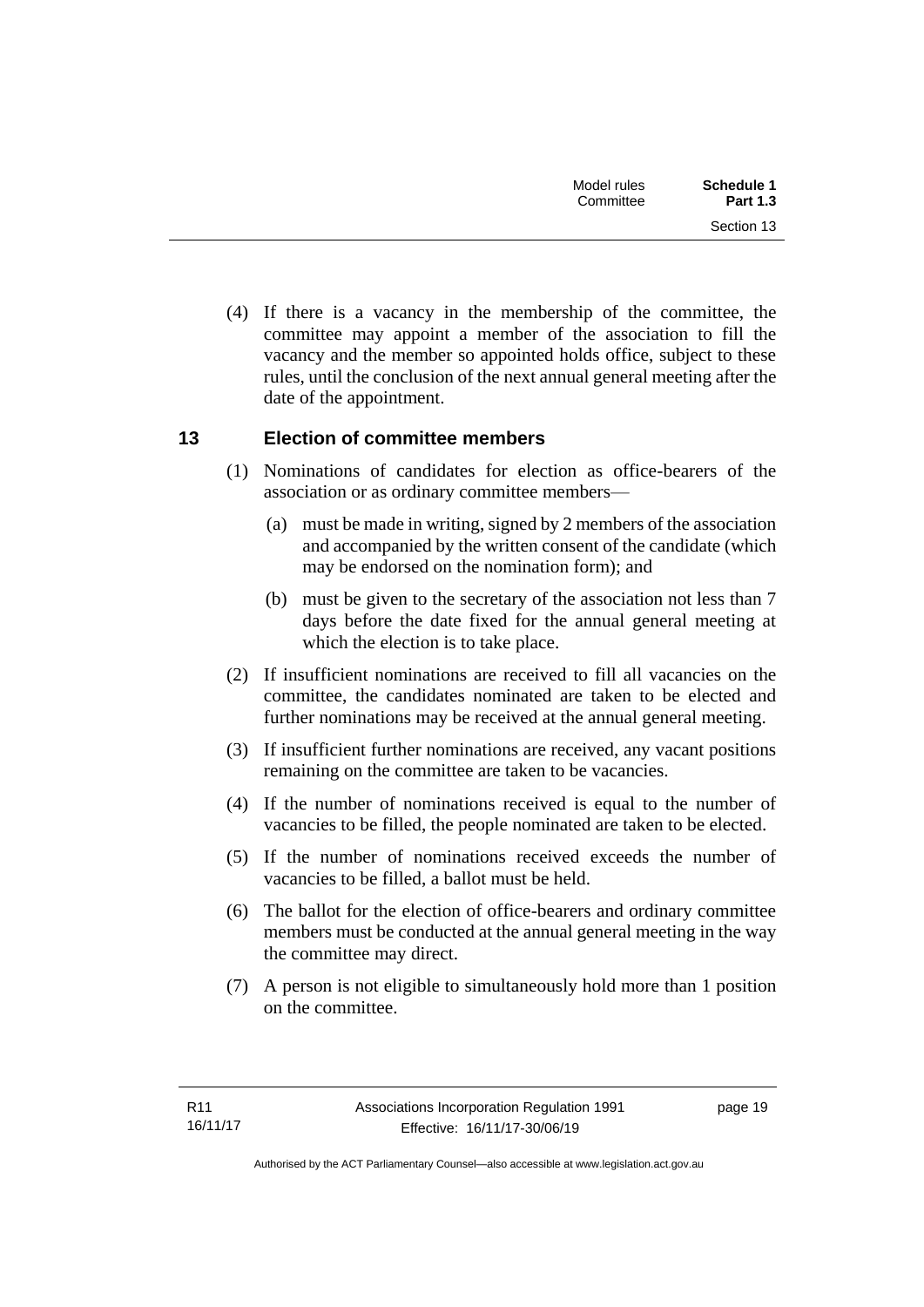| Schedule 1      | Model rules |
|-----------------|-------------|
| <b>Part 1.3</b> | Committee   |
| Section 14      |             |

### <span id="page-25-0"></span>**14 Secretary**

- (1) The secretary of the association must, as soon as practicable after being appointed as secretary, notify the association of his or her address.
- (2) The secretary must keep minutes of—
	- (a) all elections and appointments of office-bearers and ordinary committee members; and
	- (b) the names of members of the committee present at a committee meeting or a general meeting; and
	- (c) all proceedings at committee meetings and general meetings.
- (3) Minutes of proceedings at a meeting must be signed by the person presiding at the meeting or by the person presiding at the next succeeding meeting.

#### <span id="page-25-1"></span>**15 Treasurer**

- (1) The treasurer of the association must—
	- (a) collect and receive all amounts owing to the association and make all payments authorised by the association; and
	- (b) keep correct accounts and books showing the financial affairs of the association with full details of all receipts and expenditure connected with the activities of the association.

#### <span id="page-25-2"></span>**16 Vacancies**

For these rules, a vacancy in the office of a member of the committee happens if the member—

- (a) dies; or
- (b) ceases to be a member of the association; or
- (c) resigns the office; or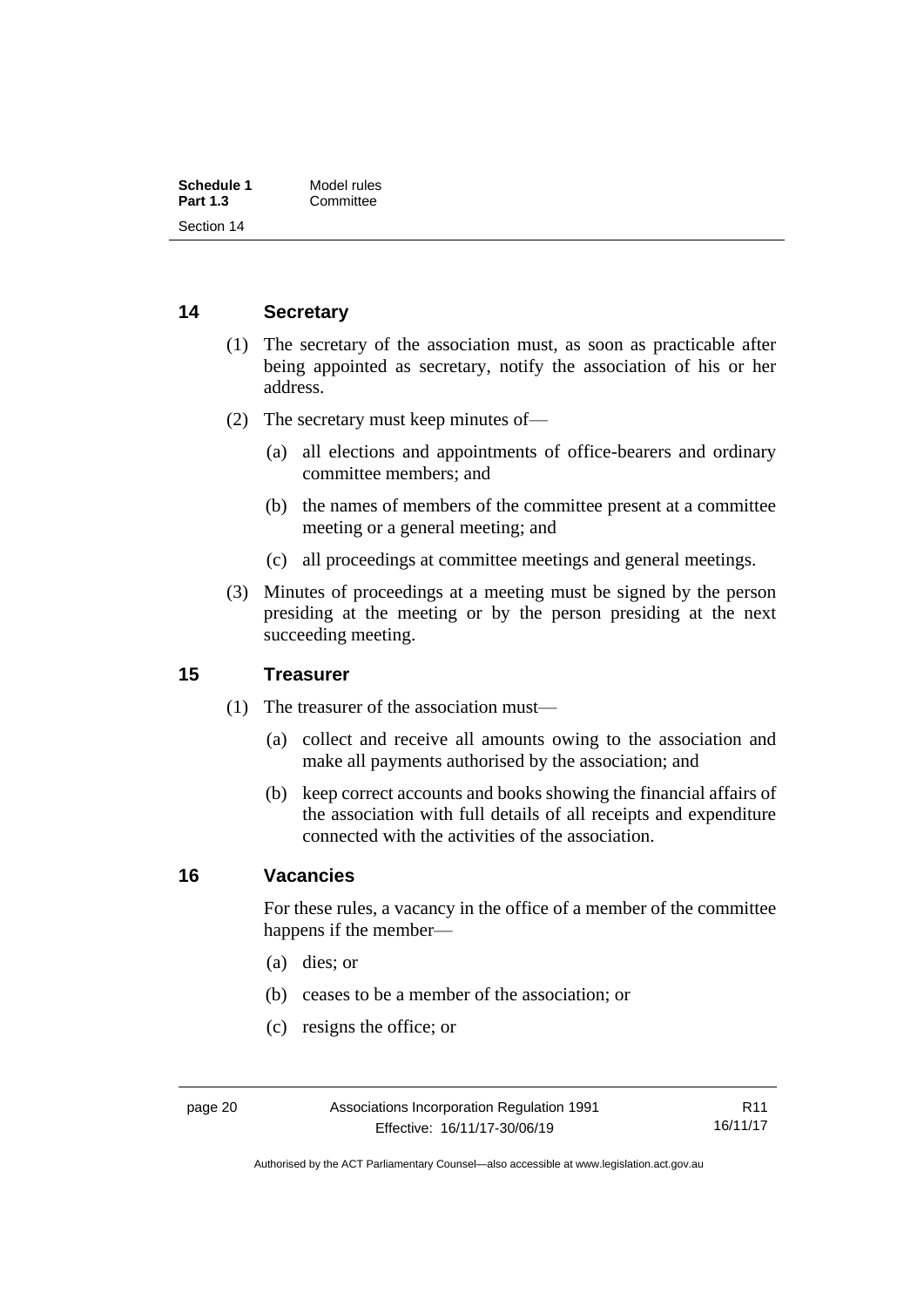| <b>Schedule 1</b><br><b>Part 1.3</b> | Model rules<br>Committee |  |
|--------------------------------------|--------------------------|--|
| Section 17                           |                          |  |

- (d) is removed from office under section 17 (Removal of committee members); or
- (e) suffers from mental or physical incapacity; or
- (f) is disqualified from office under the [Act,](http://www.legislation.act.gov.au/a/1991-46/default.asp) section  $63$  or section 63B; or
- (g) is subject to a disqualification order under the [Act,](http://www.legislation.act.gov.au/a/1991-46/default.asp) section 63A; or
- (h) is absent without the consent of the committee from all meetings of the committee held during a period of 6 months.

# <span id="page-26-0"></span>**17 Removal of committee members**

The association in general meeting may by resolution, subject to the [Act,](http://www.legislation.act.gov.au/a/1991-46/default.asp) section 50, remove any member of the committee from the office of member of the committee before the end of the member's term of office.

### <span id="page-26-1"></span>**18 Committee meetings and quorum**

- (1) The committee must meet at least 3 times in each calendar year at the place and time that the committee may decide.
- (2) Additional meetings of the committee may be called by any member of the committee.
- (3) Oral or written notice of a meeting of the committee must be given by the secretary to each member of the committee at least 48 hours (or any other period that may be unanimously agreed on by the members of the committee) before the time appointed for the holding of the meeting.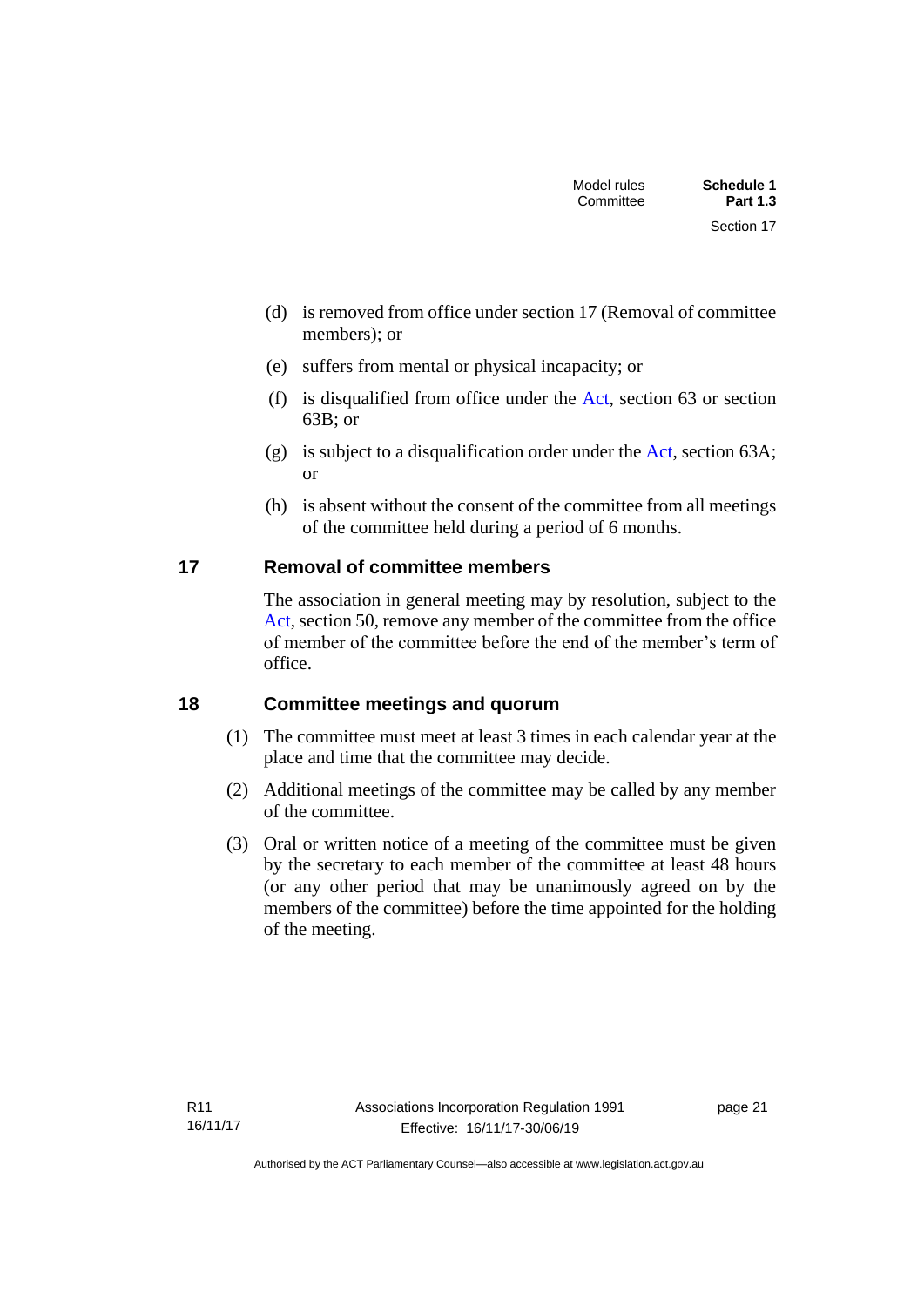| Schedule 1      | Model rules |
|-----------------|-------------|
| <b>Part 1.3</b> | Committee   |
| Section 19      |             |

- (4) Notice of a meeting given under subsection (3) must specify the general nature of the business to be transacted at the meeting and no business other than that business may be transacted at the meeting, except business that the committee members present at the meeting unanimously agree to treat as urgent business.
- (5) Any 3 members of the committee constitute a quorum for the transaction of the business of a meeting of the committee.
- (6) No business may be transacted by the committee unless a quorum is present and, if within half an hour after the time appointed for the meeting a quorum is not present, the meeting stands adjourned to the same place and at the same hour of the same day in the following week.
- (7) If at the adjourned meeting a quorum is not present within half an hour after the time appointed for the meeting, the meeting is dissolved.
- (8) At meetings of the committee—
	- (a) the president or, in the absence of the president, the vicepresident presides; or
	- (b) if the president and the vice-president are absent—1 of the remaining members of the committee may be chosen by the members present to preside.

#### <span id="page-27-0"></span>**19 Delegation by committee to subcommittee**

- (1) The committee may, in writing, delegate to 1 or more subcommittees (consisting of the member or members of the association that the committee considers appropriate) the exercise of the functions of the committee that are specified in the instrument, other than—
	- (a) this power of delegation; and
	- (b) a function that is a function imposed on the committee by the Act, by any other Territory law, or by resolution of the association in general meeting.

| page 22 | Associations Incorporation Regulation 1991 | R11      |
|---------|--------------------------------------------|----------|
|         | Effective: 16/11/17-30/06/19               | 16/11/17 |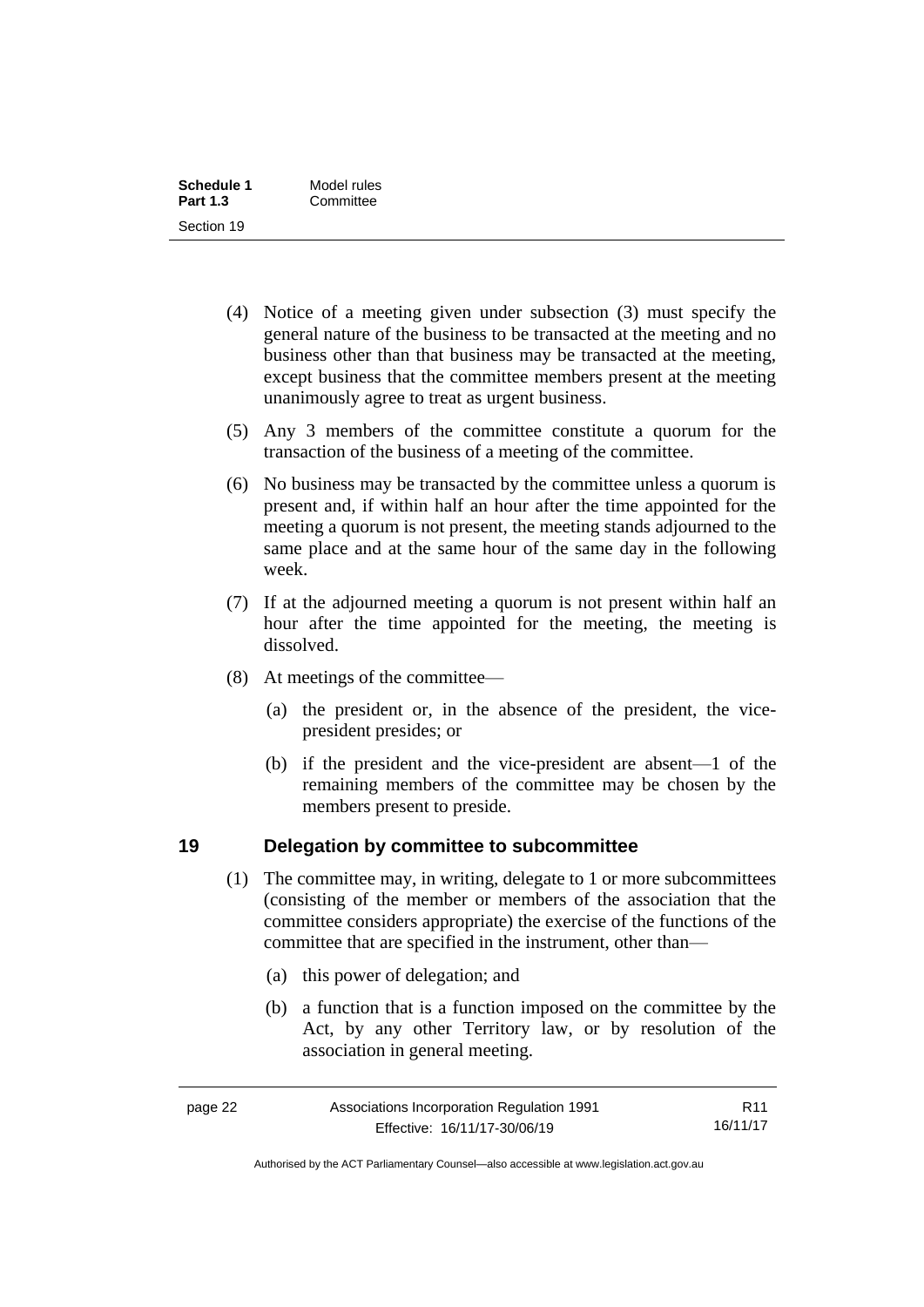| <b>Schedule 1</b><br><b>Part 1.3</b> | Model rules<br>Committee |  |
|--------------------------------------|--------------------------|--|
| Section 20                           |                          |  |

- (2) A function, the exercise of which has been delegated to a subcommittee under this section may, while the delegation remains unrevoked, be exercised from time to time by the subcommittee in accordance with the terms of the delegation.
- (3) A delegation under this section may be made subject to any conditions or limitations about the exercise of any function, or about time or circumstances, that may be specified in the instrument of delegation.
- (4) Despite any delegation under this section, the committee may continue to exercise any function delegated.
- (5) Any act or thing done or suffered by a subcommittee acting in the exercise of a delegation under this section has the same force and effect as it would have if it had been done or suffered by the committee.
- (6) The committee may, in writing, revoke wholly or in part any delegation under this section.
- (7) A subcommittee may meet and adjourn as it considers appropriate.

### <span id="page-28-0"></span>**20 Voting and decisions**

- (1) Questions arising at a meeting of the committee or of any subcommittee appointed by the committee are decided by a majority of the votes of members of the committee or subcommittee present at the meeting.
- (2) Each member present at a meeting of the committee or of any subcommittee appointed by the committee (including the person presiding at the meeting) is entitled to 1 vote but, if the votes on any question are equal, the person presiding may exercise a second or casting vote.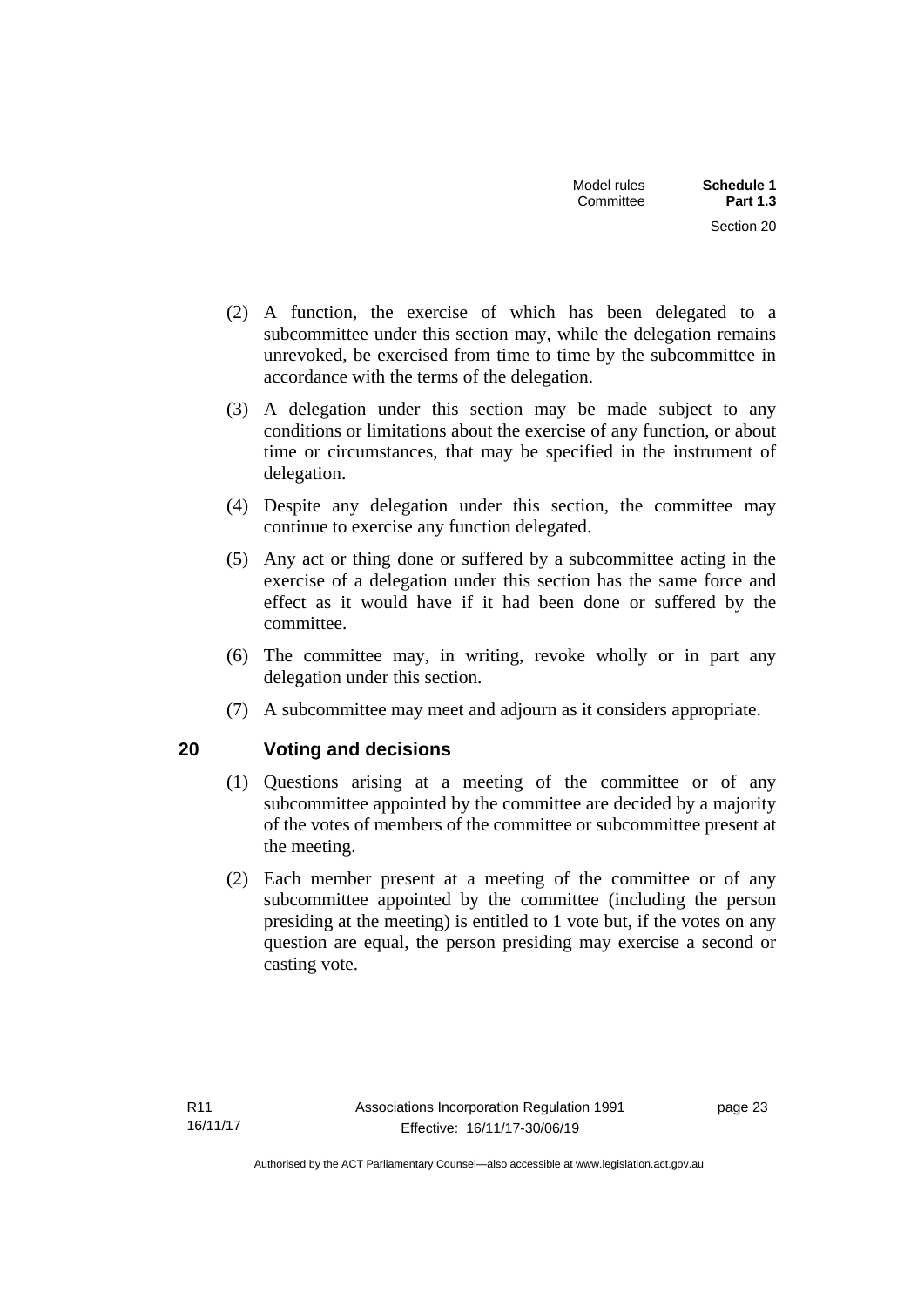**Schedule 1** Model rules<br>**Part 1.4** General me **General meetings** Section 21

# <span id="page-29-0"></span>**Part 1.4 General meetings**

#### <span id="page-29-1"></span>**21 Annual general meetings—holding of**

- (1) With the exception of the first annual general meeting of the association, the association must, at least once in each calendar year and within 5 months after the end of each financial year of the association, call an annual general meeting of its members.
- (2) The association must hold its first annual general meeting—
	- (a) within 18 months after its incorporation under the Act; and
	- (b) within 5 months after the end of the first financial year of the association.
- (3) Subsections (1) and (2) have effect subject to the powers of the registrar-general under the [Act,](http://www.legislation.act.gov.au/a/1991-46/default.asp) section 120 in relation to extensions of time.

#### <span id="page-29-2"></span>**22 Annual general meetings—calling of and business at**

- (1) The annual general meeting of the association must, subject to the Act, be called on the date and at the place and time that the committee considers appropriate.
- (2) In addition to any other business that may be transacted at an annual general meeting, the business of an annual general meeting is—
	- (a) to confirm the minutes of the last annual general meeting and of any general meeting held since that meeting; and
	- (b) to receive from the committee reports on the activities of the association during the last financial year; and
	- (c) to elect members of the committee, including office-bearers; and
	- (d) to receive and consider the statement of accounts and the reports that are required to be submitted to members under the [Act,](http://www.legislation.act.gov.au/a/1991-46/default.asp) section 73 (1).

R11 16/11/17

Authorised by the ACT Parliamentary Counsel—also accessible at www.legislation.act.gov.au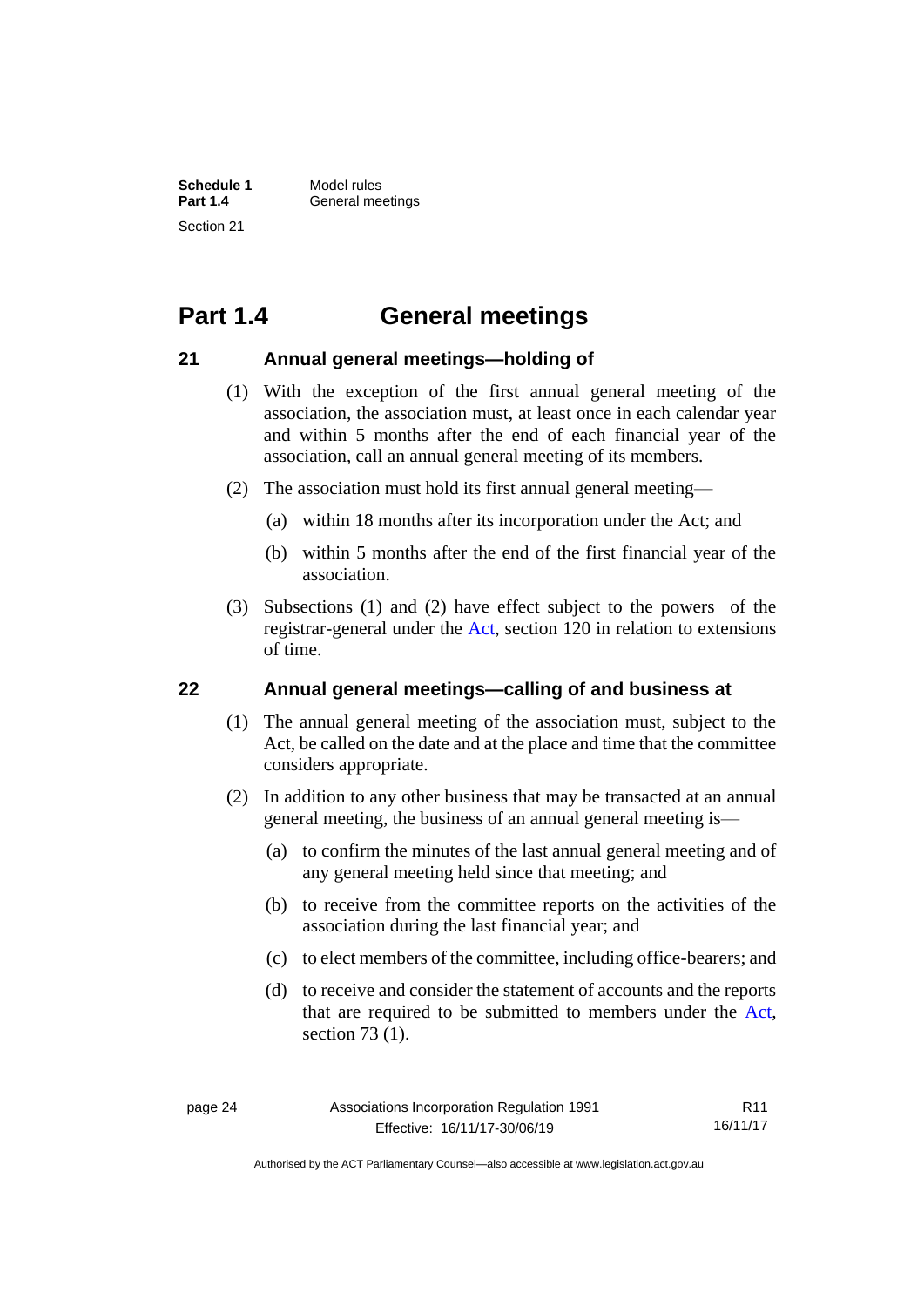- (3) An annual general meeting must be specified as such in the notice calling it in accordance with section 24 (Notice).
- (4) An annual general meeting must be conducted in accordance with the provisions of this part.

# <span id="page-30-0"></span>**23 General meetings—calling of**

- (1) The committee may, whenever it considers appropriate, call a general meeting of the association.
- (2) The committee must, on the requisition in writing of not less than 5% of the total number of members, call a general meeting of the association.
- (3) A requisition of members for a general meeting—
	- (a) must state the purpose or purposes of the meeting; and
	- (b) must be signed by the members making the requisition; and
	- (c) must be lodged with the secretary; and
	- (d) may consist of several documents in a similar form, each signed by 1 or more of the members making the requisition.
- (4) If the committee fails to call a general meeting within 1 month after the date when a requisition of members for the meeting is lodged with the secretary, any 1 or more of the members who made the requisition may call a general meeting to be held not later than 3 months after that date.
- (5) A general meeting called by a member or members mentioned in subsection (4) must be called as nearly as is practicable in the same way as general meetings are called by the committee and any member who thereby incurs expense is entitled to be reimbursed by the association for any reasonable expense so incurred.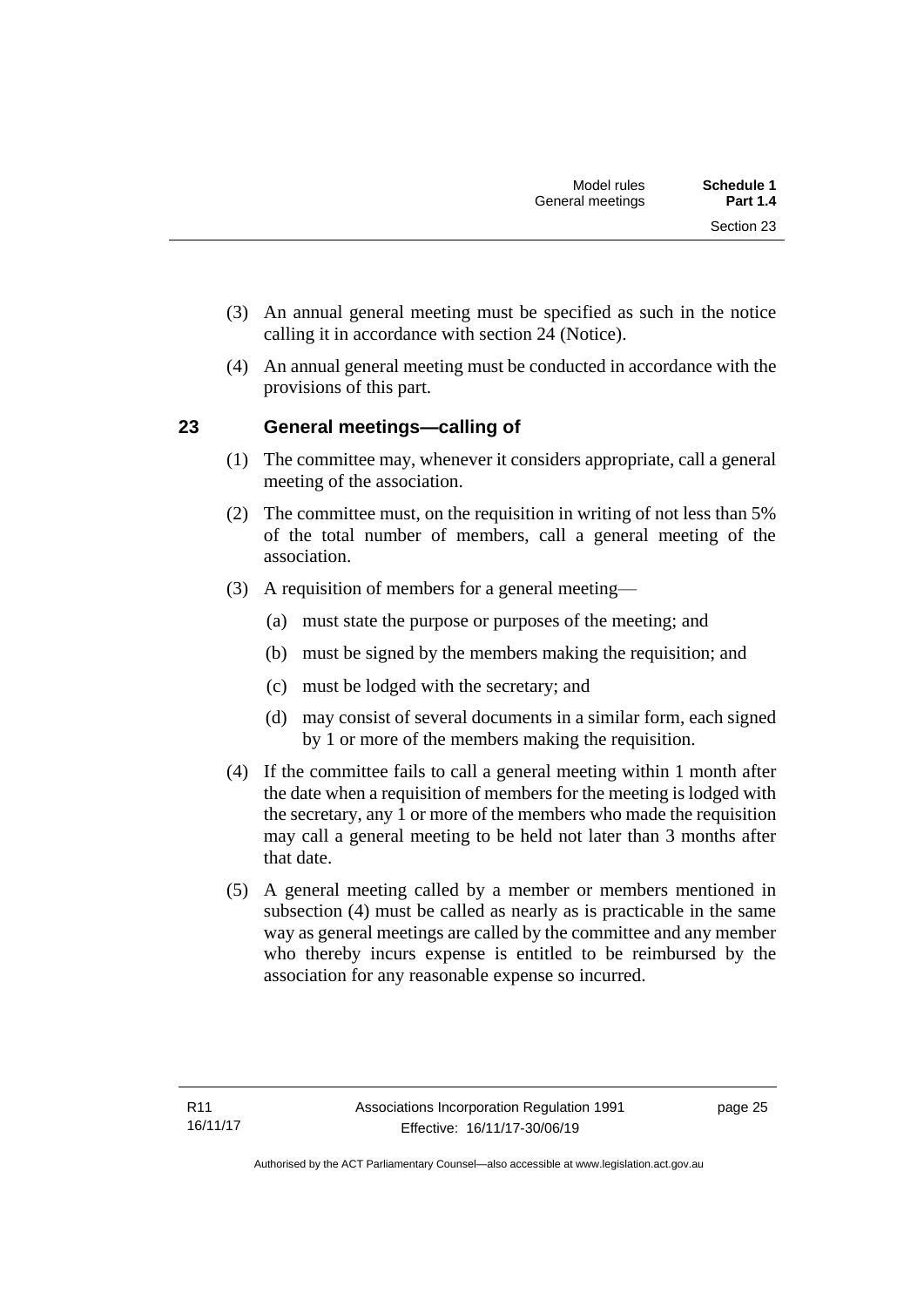#### <span id="page-31-0"></span>**24 Notice**

- (1) Except if the nature of the business proposed to be dealt with at a general meeting requires a special resolution of the association, the secretary must, at least 14 days before the date fixed for the holding of the general meeting, send by prepaid post to each member at the member's address appearing in the register of members, a notice specifying the place, date and time of the meeting and the nature of the business proposed to be transacted at the meeting.
- (2) If the nature of the business proposed to be dealt with at a general meeting requires a special resolution of the association, the secretary must, at least 21 days before the date fixed for the holding of the general meeting, send notice to each member in the way provided in subsection (1) specifying, in addition to the matter required under that subsection, the intention to propose the resolution as a special resolution.
- (3) No business other than that specified in the notice calling a general meeting may be transacted at the meeting except, for an annual general meeting, business that may be transacted under section 22 (2).
- (4) A member desiring to bring any business before a general meeting may give written notice of that business to the secretary who must include that business in the next notice calling a general meeting given after receipt of the notice from the member.

### <span id="page-31-1"></span>**25 General meetings—procedure and quorum**

- (1) No item of business may be transacted at a general meeting unless a quorum of members entitled under these rules to vote is present during the time the meeting is considering that item.
- (2) Five members present in person (who are entitled under these rules to vote at a general meeting) constitute a quorum for the transaction of the business of a general meeting.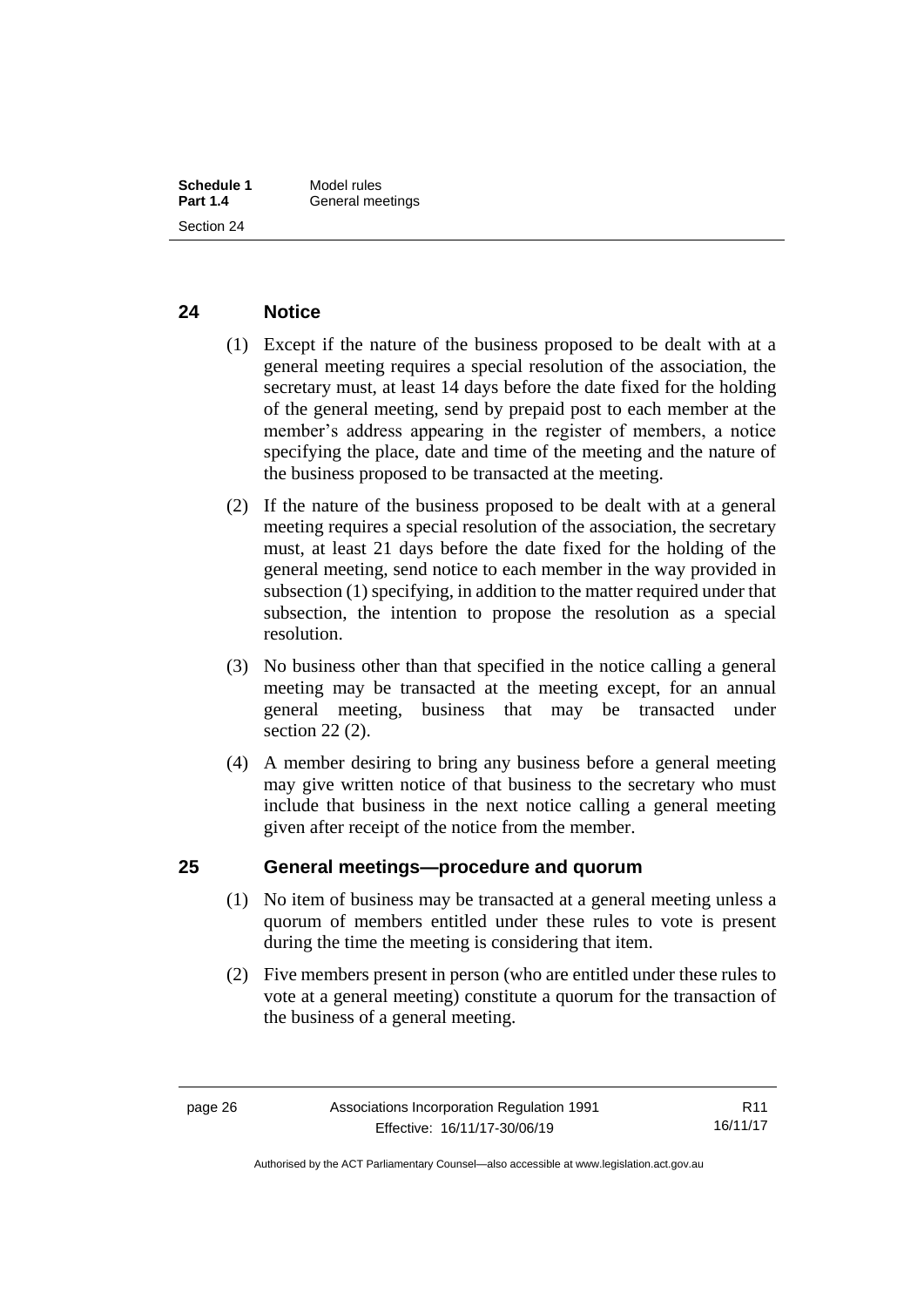- (3) If within 30 minutes after the appointed time for the start of a general meeting a quorum is not present, the meeting if called on the requisition of members is dissolved and in any other case stands adjourned to the same day in the following week at the same time and (unless another place is specified at the time of adjournment by the person presiding at the meeting or communicated by written notice to members given before the day to which the meeting is adjourned) at the same place.
- (4) If at the adjourned meeting a quorum is not present within 30 minutes after the time appointed for the start of the meeting, the members present (being not less than 3) constitute a quorum.

# <span id="page-32-0"></span>**26 Presiding member**

- (1) The president, or in the absence of the president, the vice-president, presides at each general meeting of the association.
- (2) If the president and the vice-president are absent from a general meeting, the members present must elect 1 of their number to preside at the meeting.

# <span id="page-32-1"></span>**27 Adjournment**

- (1) The person presiding at a general meeting at which a quorum is present may, with the consent of the majority of members present at the meeting, adjourn the meeting from time to time and place to place, but no business may be transacted at an adjourned meeting other than the business left unfinished at the meeting at which the adjournment took place.
- (2) If a general meeting is adjourned for 14 days or more, the secretary must give written or oral notice of the adjourned meeting to each member of the association stating the place, date and time of the meeting and the nature of the business to be transacted at the meeting.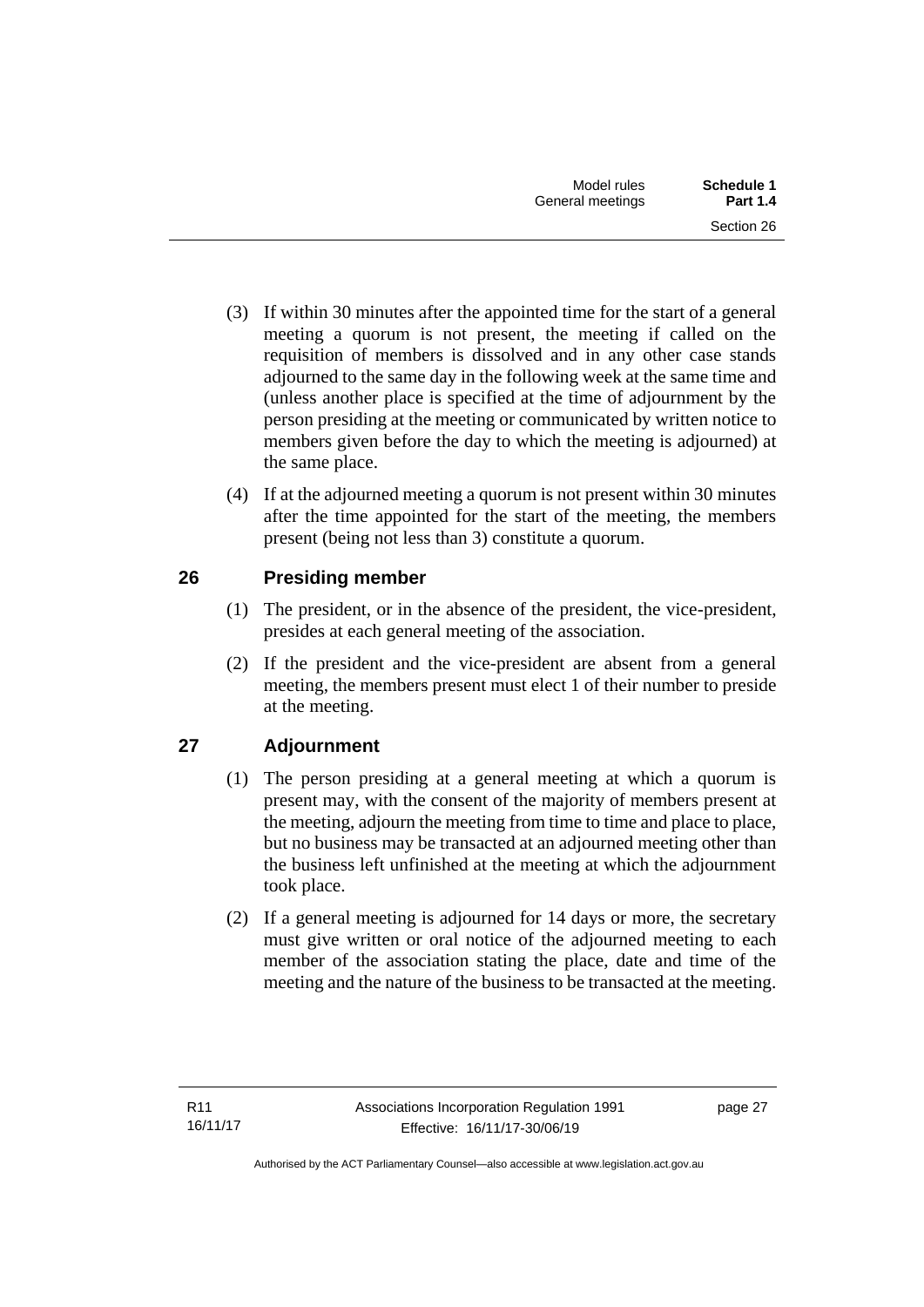| Schedule 1      | Model rules      |
|-----------------|------------------|
| <b>Part 1.4</b> | General meetings |
| Section 28      |                  |

(3) Except as provided in subsections (1) and (2), notice of an adjournment of a general meeting or of the business to be transacted at an adjourned meeting is not required to be given.

#### <span id="page-33-0"></span>**28 Making of decisions**

- (1) A question arising at a general meeting of the association is to be decided on a show of hands and, unless before or on the declaration of the show of hands a poll is demanded, a declaration by the person presiding that a resolution has, on a show of hands, been carried or carried unanimously or carried by a particular majority or lost, or an entry to that effect in the minute book of the association, is evidence of the fact without proof of the number or proportion of the votes recorded in favour of or against that resolution.
- (2) At a general meeting of the association, a poll may be demanded by the person presiding or by not less than 3 members present in person or by proxy at the meeting.
- (3) If the poll is demanded at a general meeting, the poll must be taken—
	- (a) immediately if the poll relates to the election of the person to preside at the meeting or to the question of an adjournment; or
	- (b) in any other case—in the way and at the time before the close of the meeting that the person presiding directs, and the resolution of the poll on the matter is taken to be the resolution of the meeting on that matter.

# <span id="page-33-1"></span>**29 Voting**

- (1) Subject to subsection (3), on any question arising at a general meeting of the association a member has 1 vote only.
- (2) All votes must be given personally or by proxy but no member may hold more than 5 proxies.
- (3) If the votes on a question at a general meeting are equal, the person presiding is entitled to exercise a second or casting vote.

Authorised by the ACT Parliamentary Counsel—also accessible at www.legislation.act.gov.au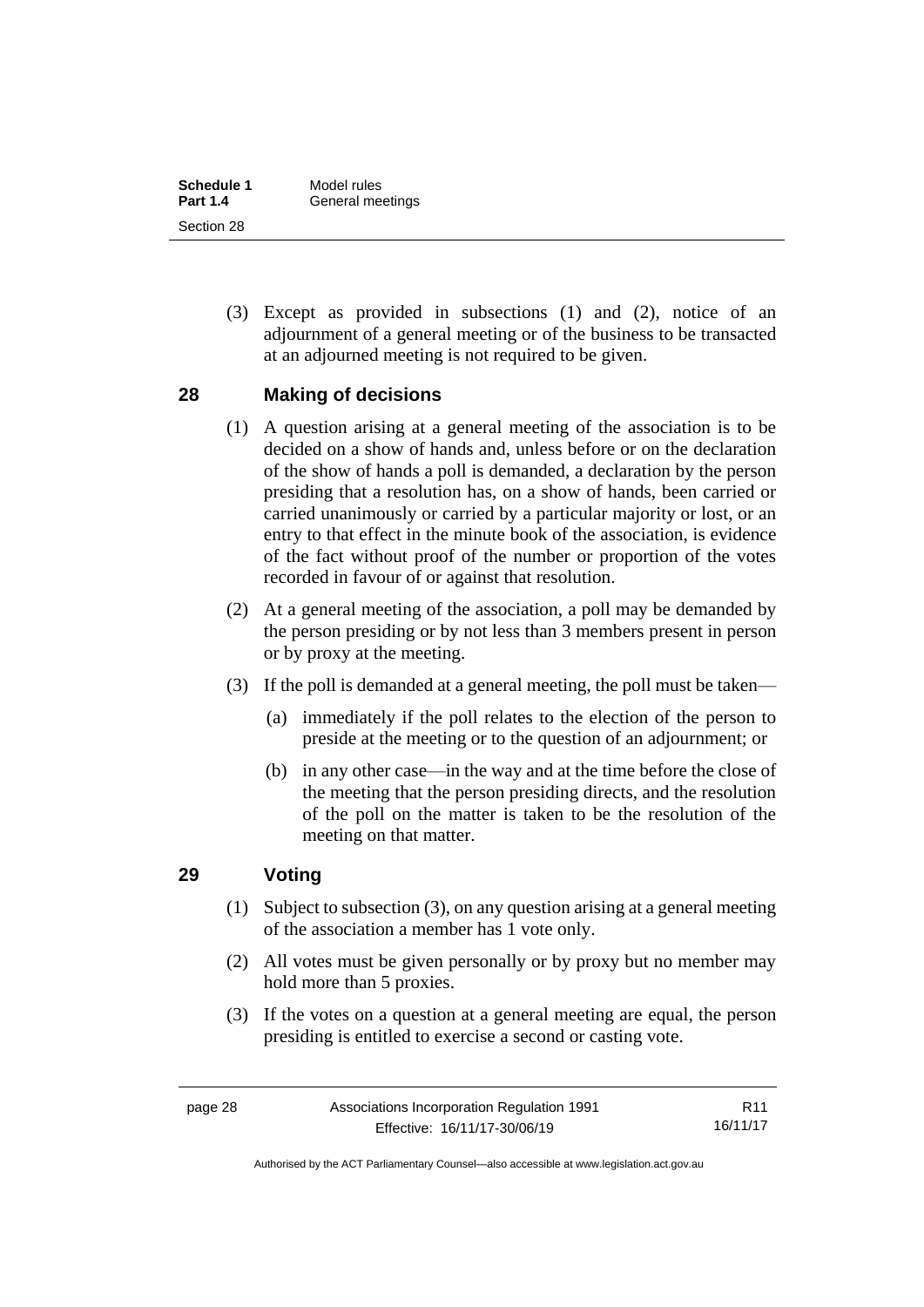(4) A member or proxy is not entitled to vote at any general meeting of the association unless all money due and payable by the member or proxy to the association has been paid, other than the amount of the annual subscription payable for the then current year.

### <span id="page-34-0"></span>**30 Appointment of proxies**

- (1) Each member is entitled to appoint another member as proxy by notice given to the secretary no later than 24 hours before the time of the meeting for which the proxy is appointed.
- (2) The notice appointing the proxy must be in the form set out in appendix 2.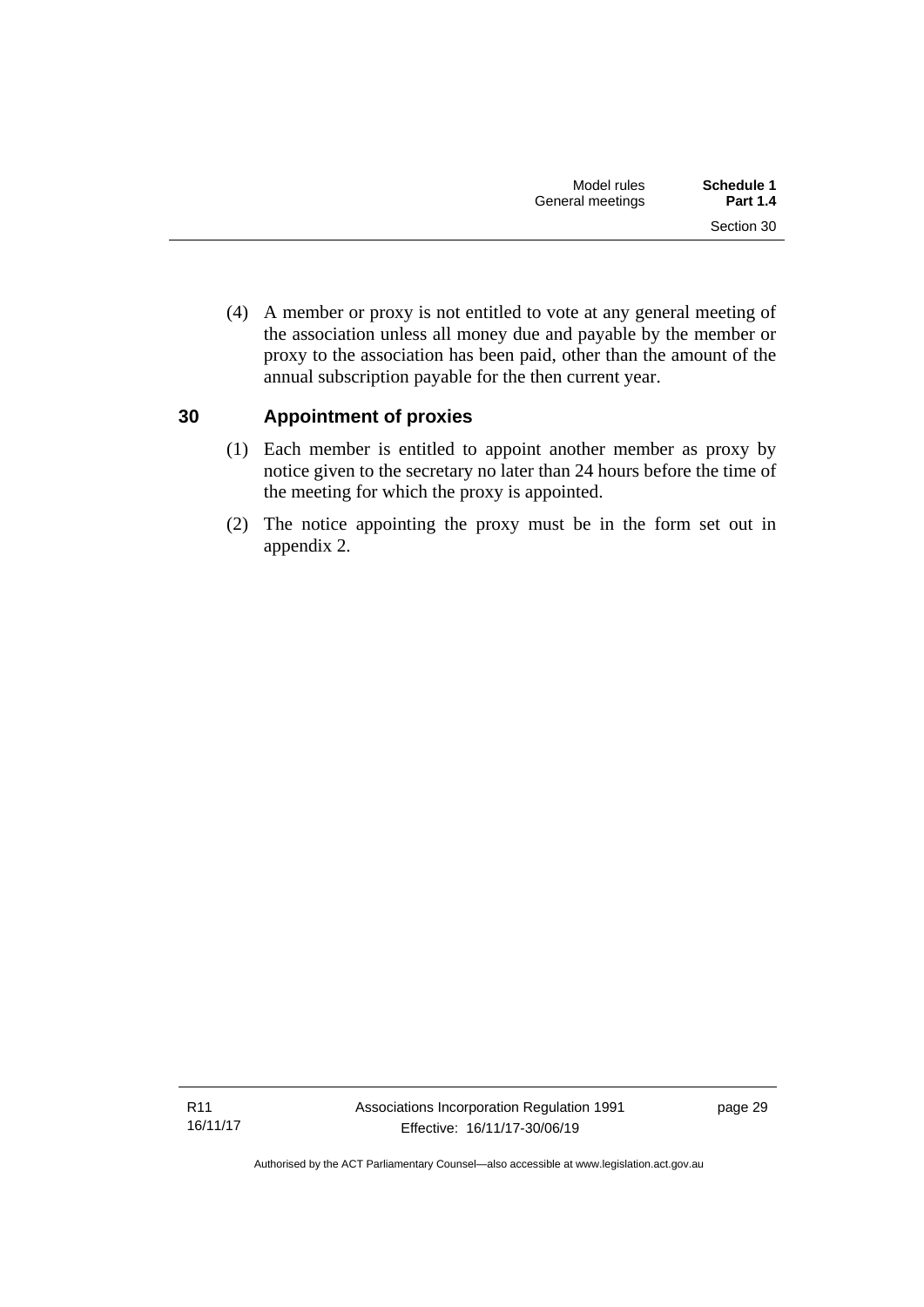# <span id="page-35-0"></span>**Part 1.5 Miscellaneous**

#### <span id="page-35-1"></span>**31 Funds—source**

- (1) The funds of the association must be derived from entrance fees and annual subscriptions of members, donations and, subject to any resolution passed by the association in general meeting and subject to the [Act,](http://www.legislation.act.gov.au/a/1991-46/default.asp) section 114, any other sources that the committee decides.
- (2) All money received by the association must be deposited as soon as practicable and without deduction to the credit of the association's bank account.
- (3) The association must, as soon as practicable after receiving any money, issue an appropriate receipt.

### <span id="page-35-2"></span>**32 Funds—management**

- (1) Subject to any resolution passed by the association in general meeting, the funds of the association must be used for the objects of the association in the way that the committee decides.
- (2) All cheques, drafts, bills of exchange, promissory notes and other negotiable instruments must be signed by any 2 members of the committee or employees of the association, being members of the committee or employees authorised to do so by the committee.

#### <span id="page-35-3"></span>**33 Alteration of objects and rules**

Neither the objects of the association mentioned in th[e Act,](http://www.legislation.act.gov.au/a/1991-46/default.asp) section 29 nor these rules may be altered except in accordance with the Act.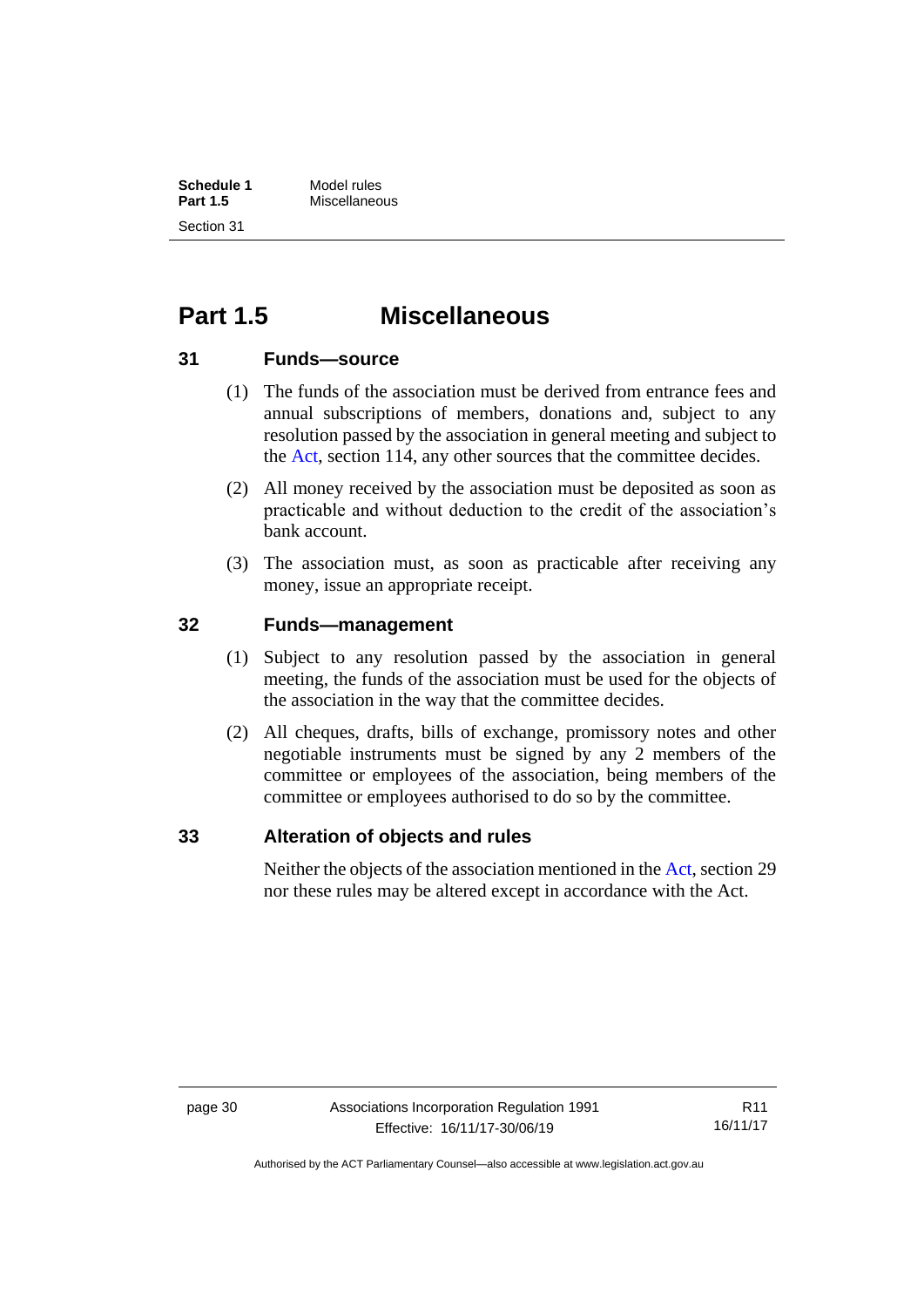Section 34

### <span id="page-36-0"></span>**34 Common seal**

- (1) The common seal of the association must be kept in the custody of the secretary.
- (2) The common seal must not be attached to any instrument except by the authority of the committee and the attaching of the common seal must be attested by the signatures either of 2 members of the committee or of 1 member of the committee and of the secretary.

### <span id="page-36-1"></span>**35 Custody of books**

Subject to the Act, the regulation and these rules, the secretary must keep in his or her custody or under his or her control all records, books, and other documents relating to the association.

#### <span id="page-36-2"></span>**36 Inspection of books**

The records, books and other documents of the association must be open to inspection at a place in the ACT, free of charge, by a member of the association at any reasonable hour.

#### <span id="page-36-3"></span>**37 Service of notice**

For these rules, the association may serve a notice on a member by sending it by post to the member at the member's address shown in the register of members.

*Note* For how documents may be served, see th[e Legislation Act,](http://www.legislation.act.gov.au/a/2001-14) pt 19.5.

#### <span id="page-36-4"></span>**38 Surplus property**

- (1) At the first general meeting of the association, the association must pass a special resolution nominating—
	- (a) another association for the [Act,](http://www.legislation.act.gov.au/a/1991-46/default.asp) section 92 (1) (a); or
	- (b) a fund, authority or institution for the [Act,](http://www.legislation.act.gov.au/a/1991-46/default.asp) section 92 (1) (b);

in which it is to vest its surplus property in the event of the dissolution or winding up of the association.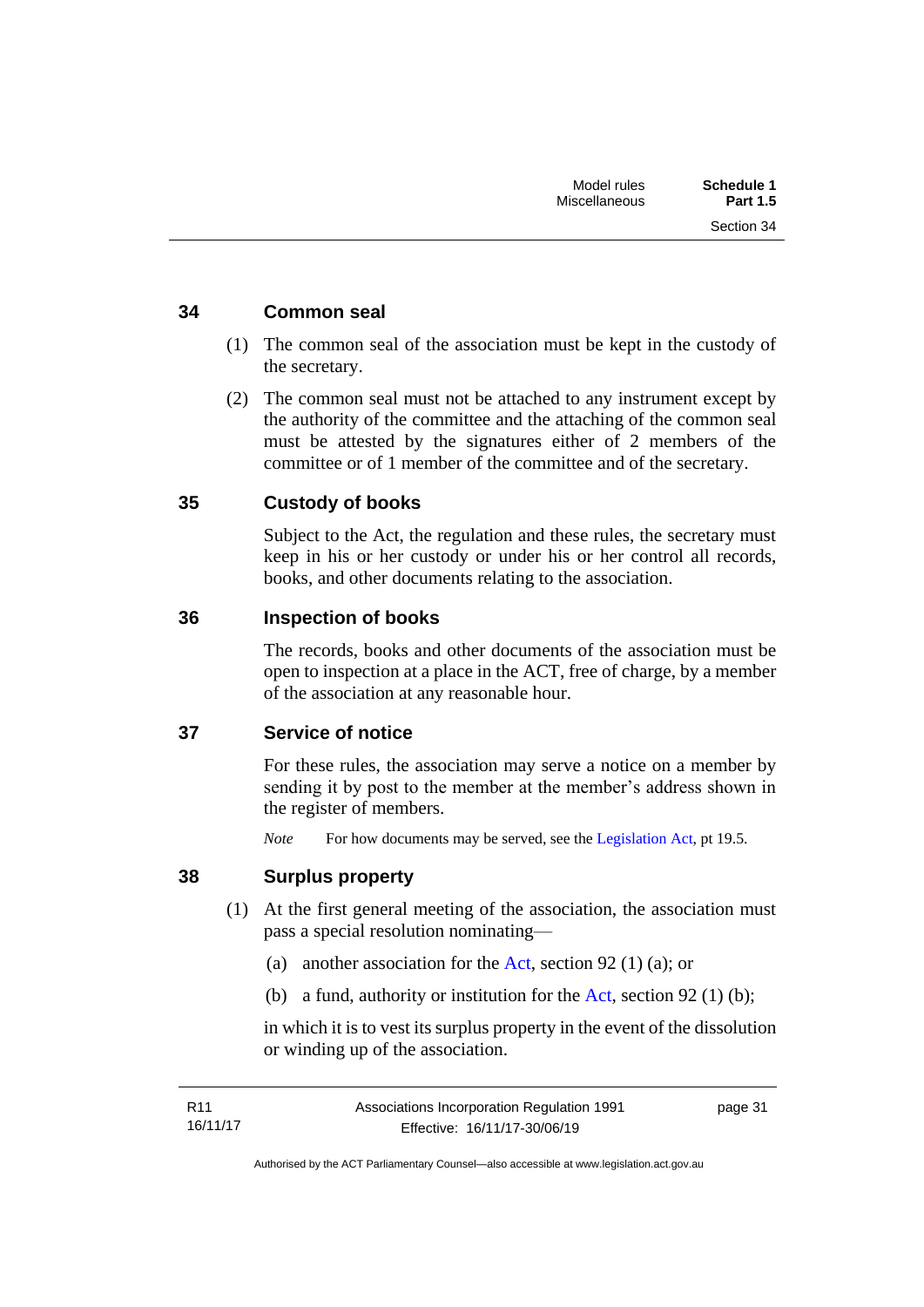| Schedule 1      | Model rules   |
|-----------------|---------------|
| <b>Part 1.5</b> | Miscellaneous |
| Section 38      |               |

(2) An association nominated under subsection (1) (a) must fulfil the requirements specified in the [Act,](http://www.legislation.act.gov.au/a/1991-46/default.asp) section 92 (2).

page 32 Associations Incorporation Regulation 1991 Effective: 16/11/17-30/06/19

R11 16/11/17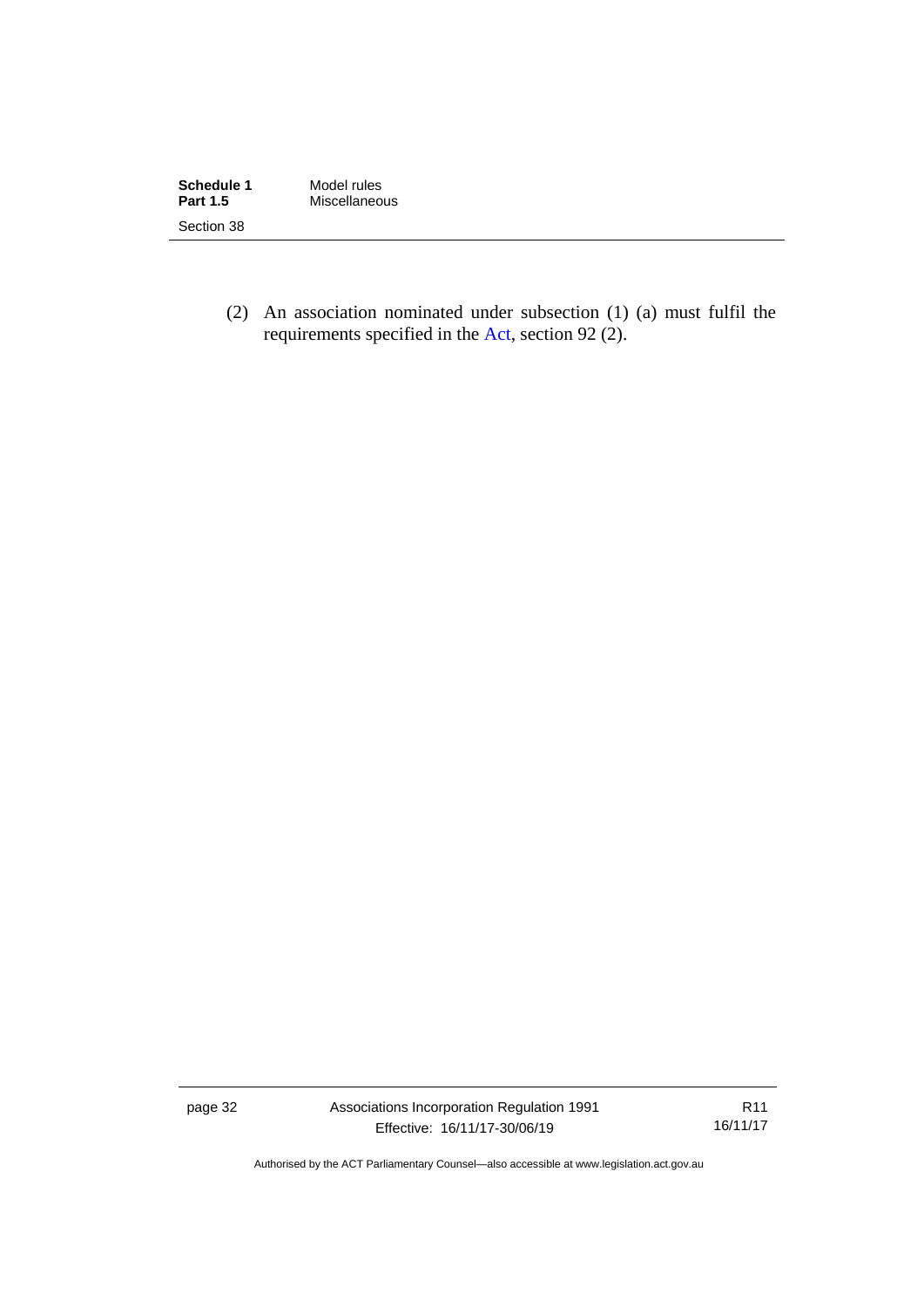# <span id="page-38-0"></span>**Appendix 1 .**

| (see s $3(1)$ )<br><b>Application for membership of association</b>                                                                                                         |
|-----------------------------------------------------------------------------------------------------------------------------------------------------------------------------|
| Incorporated (incorporated under the Associations Incorporation Act 1991) I,                                                                                                |
| (full name of applicant)<br>(address)                                                                                                                                       |
| (occupation)<br>a member of the incorporated association. If I am admitted as a member, I agree<br>to be bound by the rules of the association for the time being in force. |
| (Signature of applicant)                                                                                                                                                    |
| (full name)<br>a member of the association, nominate the applicant, who is personally known to<br>me, for the membership of the association.                                |
| (Signature of proposer)                                                                                                                                                     |
|                                                                                                                                                                             |
| (full name)                                                                                                                                                                 |
| a member of the association, second the nomination of the applicant, who is<br>personally known to me, for membership of the association.                                   |
| (Signature of seconder)                                                                                                                                                     |

Date ................................

R11 16/11/17 page 33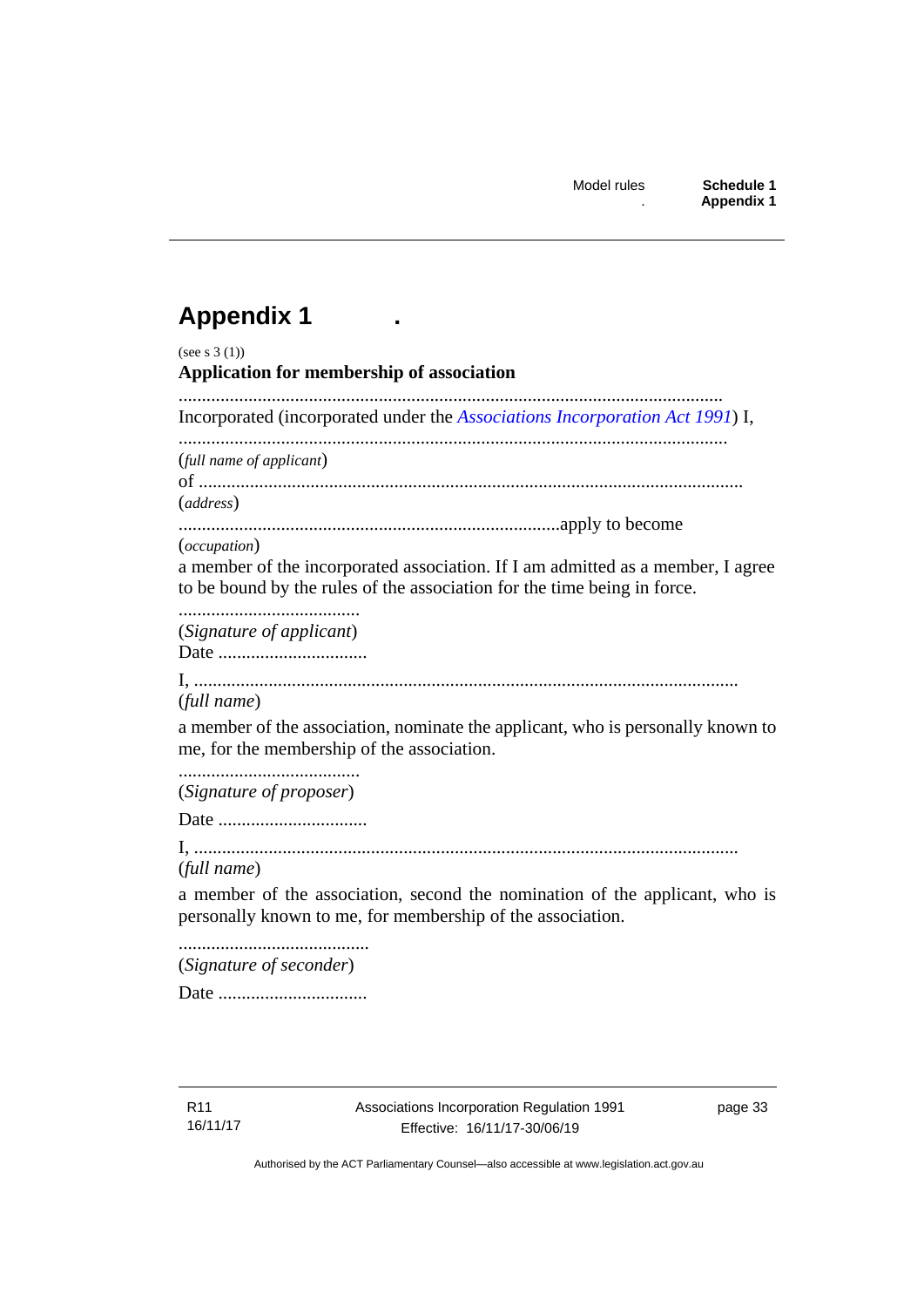**Schedule 1** Model rules **Appendix 2** .

# <span id="page-39-0"></span>**Appendix 2 .**

| (see s $30(2)$ )                                                                                                                                                                                                    |                                                                                      |  |  |  |               |
|---------------------------------------------------------------------------------------------------------------------------------------------------------------------------------------------------------------------|--------------------------------------------------------------------------------------|--|--|--|---------------|
| Form of appointment of proxy                                                                                                                                                                                        |                                                                                      |  |  |  |               |
|                                                                                                                                                                                                                     |                                                                                      |  |  |  |               |
| (full name)                                                                                                                                                                                                         |                                                                                      |  |  |  |               |
|                                                                                                                                                                                                                     |                                                                                      |  |  |  |               |
| (address)                                                                                                                                                                                                           |                                                                                      |  |  |  |               |
|                                                                                                                                                                                                                     |                                                                                      |  |  |  |               |
| (name of incorporated association)                                                                                                                                                                                  |                                                                                      |  |  |  |               |
| appoint                                                                                                                                                                                                             |                                                                                      |  |  |  |               |
|                                                                                                                                                                                                                     |                                                                                      |  |  |  |               |
| (full name of proxy)                                                                                                                                                                                                |                                                                                      |  |  |  |               |
| (address)                                                                                                                                                                                                           |                                                                                      |  |  |  |               |
| a member of that incorporated association, as my proxy to vote for me on my<br>behalf at the general meeting of the association (annual general meeting or other<br>general meeting, as the case may be) to be held |                                                                                      |  |  |  | <sub>on</sub> |
| at any adjournment of that meeting.<br>*My proxy is authorised to vote in favour of/against (delete as appropriate) the<br>resolution (insert details).                                                             |                                                                                      |  |  |  |               |
|                                                                                                                                                                                                                     |                                                                                      |  |  |  |               |
| (Signature of member                                                                                                                                                                                                |                                                                                      |  |  |  |               |
| appointing proxy)                                                                                                                                                                                                   |                                                                                      |  |  |  |               |
| (*To be inserted if desired.)                                                                                                                                                                                       |                                                                                      |  |  |  |               |
| Date                                                                                                                                                                                                                |                                                                                      |  |  |  |               |
| Note                                                                                                                                                                                                                | A proxy vote may not be given to a person who is not a member of the<br>association. |  |  |  |               |

R11 16/11/17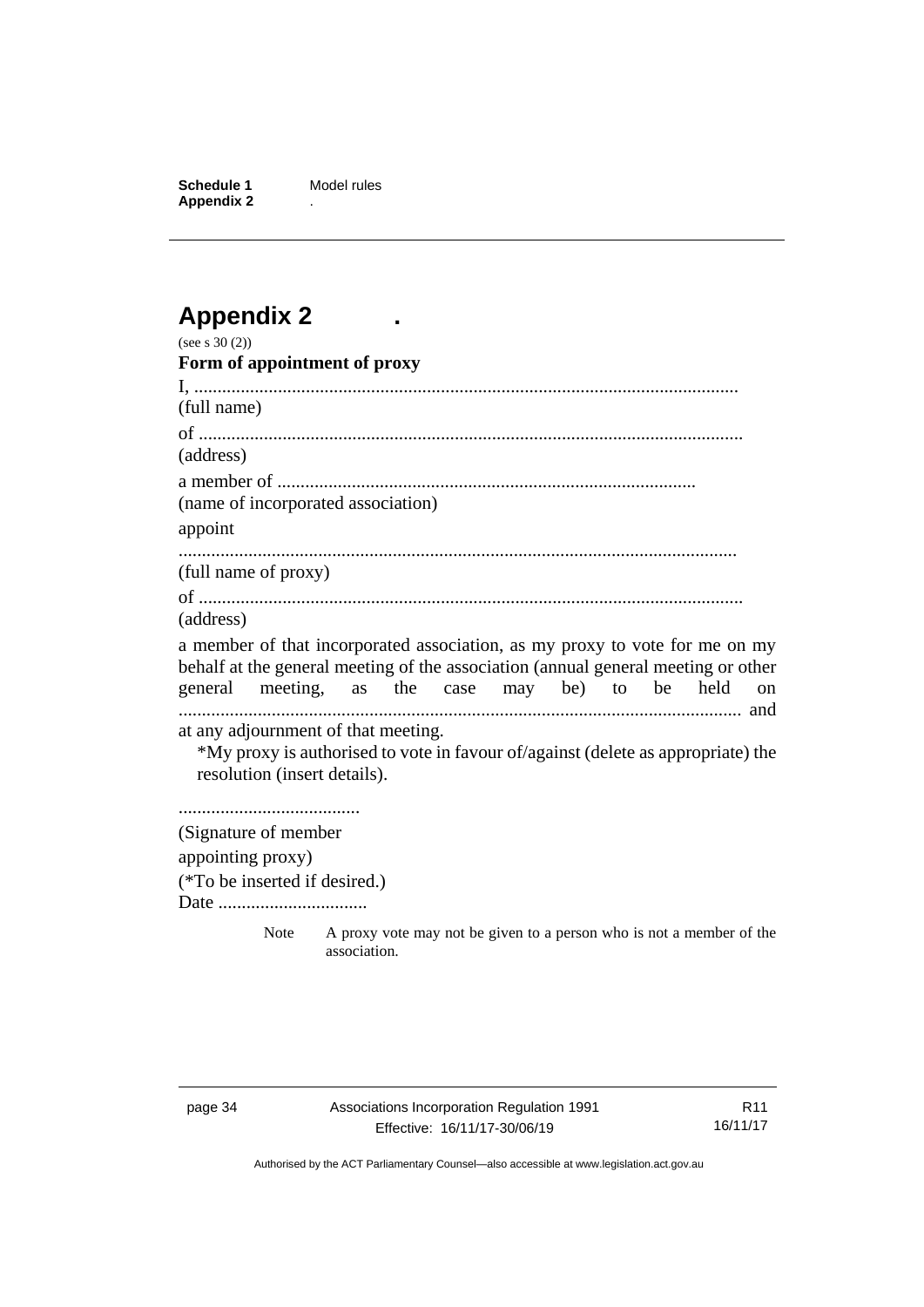# <span id="page-40-1"></span><span id="page-40-0"></span>**Endnotes**

#### **1 About the endnotes**

Amending and modifying laws are annotated in the legislation history and the amendment history. Current modifications are not included in the republished law but are set out in the endnotes.

Not all editorial amendments made under the *[Legislation Act 2001](http://www.legislation.act.gov.au/a/2001-14)*, part 11.3 are annotated in the amendment history. Full details of any amendments can be obtained from the Parliamentary Counsel's Office.

Uncommenced amending laws are not included in the republished law. The details of these laws are underlined in the legislation history. Uncommenced expiries are underlined in the legislation history and amendment history.

If all the provisions of the law have been renumbered, a table of renumbered provisions gives details of previous and current numbering.

The endnotes also include a table of earlier republications.

| $A = Act$                                    | $NI = Notifiable$ instrument              |
|----------------------------------------------|-------------------------------------------|
| $AF =$ Approved form                         | $o = order$                               |
| $am = amended$                               | $om = omitted/report$                     |
| $amdt = amendment$                           | $ord = ordinance$                         |
| $AR = Assembly resolution$                   | orig = original                           |
| $ch = chapter$                               | $par = paragraph/subparagraph$            |
| $CN =$ Commencement notice                   | $pres = present$                          |
| $def = definition$                           | $prev = previous$                         |
| $DI = Disallowable instrument$               | $(\text{prev}) = \text{previously}$       |
| $dict = dictionary$                          | $pt = part$                               |
| $disallowed = disallowed by the Legislative$ | $r = rule/subrule$                        |
| Assembly                                     | $reloc = relocated$                       |
| $div = division$                             | $remum = renumbered$                      |
| $exp = expires/expired$                      | $R[X]$ = Republication No                 |
| $Gaz = gazette$                              | $RI = reissue$                            |
| $hdg =$ heading                              | $s = section/subsection$                  |
| $IA = Interpretation Act 1967$               | $sch = schedule$                          |
| $ins = inserted/added$                       | $sdiv = subdivision$                      |
| $LA =$ Legislation Act 2001                  | $SL = Subordinate$ law                    |
| $LR =$ legislation register                  | $sub =$ substituted                       |
| $LRA =$ Legislation (Republication) Act 1996 | underlining = whole or part not commenced |
| $mod = modified/modification$                | or to be expired                          |
|                                              |                                           |

#### <span id="page-40-2"></span>**2 Abbreviation key**

R11 16/11/17 Associations Incorporation Regulation 1991 Effective: 16/11/17-30/06/19

page 35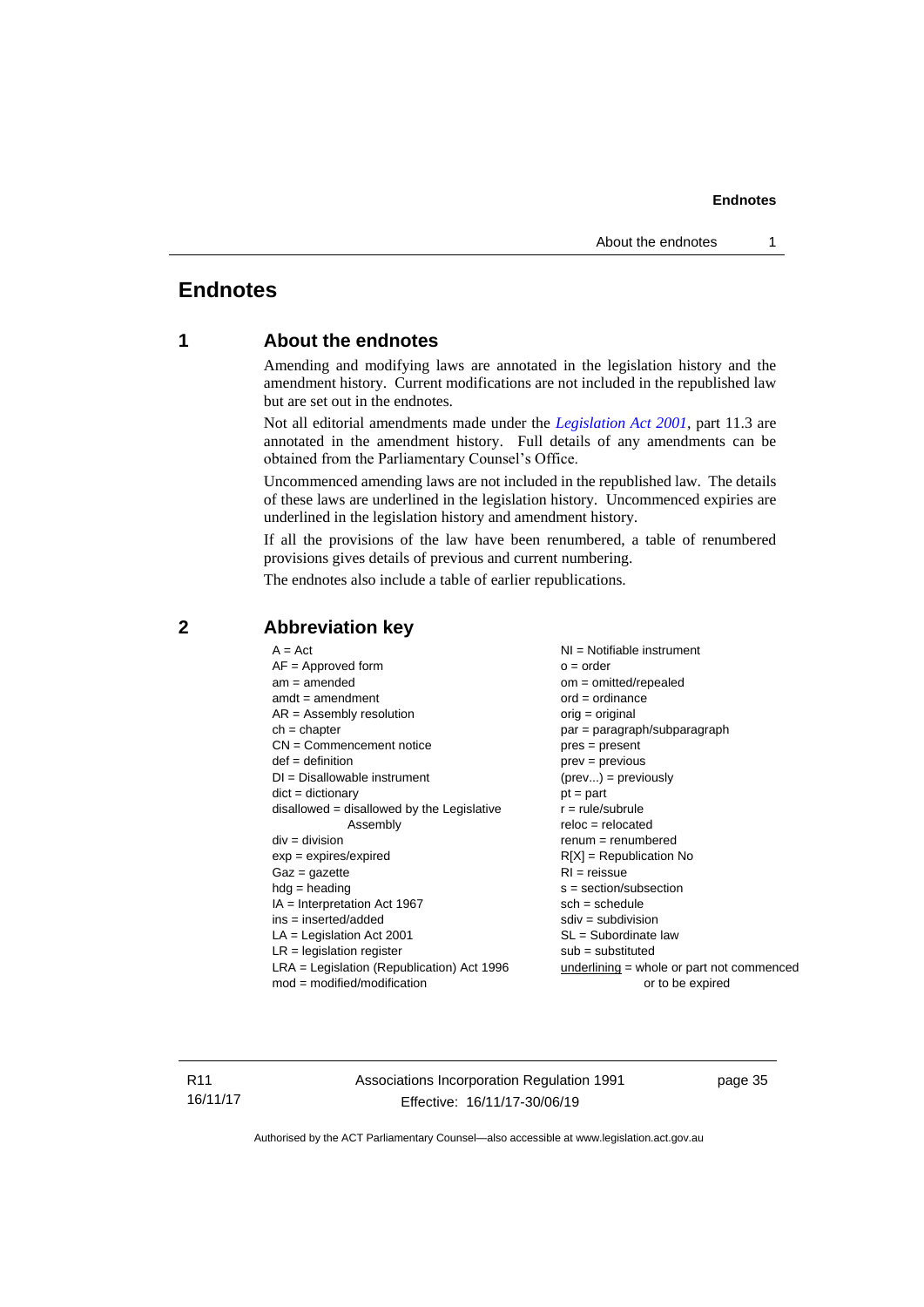|  | 3 | Legislation history |  |
|--|---|---------------------|--|
|--|---|---------------------|--|

#### <span id="page-41-0"></span>**3 Legislation history**

This regulation was originally the *Associations Incorporation Regulation*. It was renamed under the *[Legislation Act 2001](http://www.legislation.act.gov.au/a/2001-14)*.

From 11 May 1989 to 12 September 2001, regulations commenced on their notification day unless otherwise stated (see *[Subordinate Laws Act 1989](http://www.legislation.act.gov.au/a/alt_a1989-24co)* s 6).

#### **Associations Incorporation Regulation 1991 SL1991-31**

notified 3 December 1991 [\(Gaz 1991 No S140\)](http://www.legislation.act.gov.au/gaz/1991-S140/default.asp) commenced 3 December 1991

as amended by

#### **[Registrar-General \(Consequential Provisions\) Act 1993](http://www.legislation.act.gov.au/a/1993-64) A1993-64 sch 2**

notified 6 September 1993 [\(Gaz 1993 No S172\)](http://www.legislation.act.gov.au/gaz/1993-S172/default.asp)

s 1, s 2 commenced 6 September 1993 (s 2 (1))

sch 2 commenced 1 October 1993 (see s 2 (2) and Gaz [1993](http://www.legislation.act.gov.au/gaz/1993-S207/default.asp)  No [S207\)](http://www.legislation.act.gov.au/gaz/1993-S207/default.asp)

#### **[Legislation \(Consequential Amendments\) Act 2001](http://www.legislation.act.gov.au/a/2001-44) A2001-44 pt 25**

notified 26 July 2001 [\(Gaz 2001 No 30\)](http://www.legislation.act.gov.au/gaz/2001-30/default.asp)

s 1, s 2 commenced 26 July 2001 (IA s 10B)

pt 25 commenced 12 September 2001 (s 2 and see [Gaz 2001 No S65\)](http://www.legislation.act.gov.au/gaz/2001-S65/default.asp)

#### **[Legislation Amendment Act 2002](http://www.legislation.act.gov.au/a/2002-11) A2002-11 pt 2.1**

notified LR 23 May 2002 s 1, s 2 commenced 23 May 2002 (LA s 75) pt 2.1 commenced 24 May 2002 (s 2 (1))

#### **[Statute Law Amendment Act 2008](http://www.legislation.act.gov.au/a/2008-28) A2008-28 sch 3 pt 3.5**

notified LR 12 August 2008

s 1, s 2 commenced 12 August 2008 (LA s 75 (1))

sch 3 pt 3.5 commenced 26 August 2008 (s 2)

#### **[Associations Incorporation Amendment Act 2009](http://www.legislation.act.gov.au/a/2009-27) A2009-27 s 10**

notified LR 9 September 2009

- s 1, s 2 commenced 9 September 2009 (LA s 75 (1))
- s 10 commenced 10 September 2009 (s 2)

page 36 Associations Incorporation Regulation 1991 Effective: 16/11/17-30/06/19

R11 16/11/17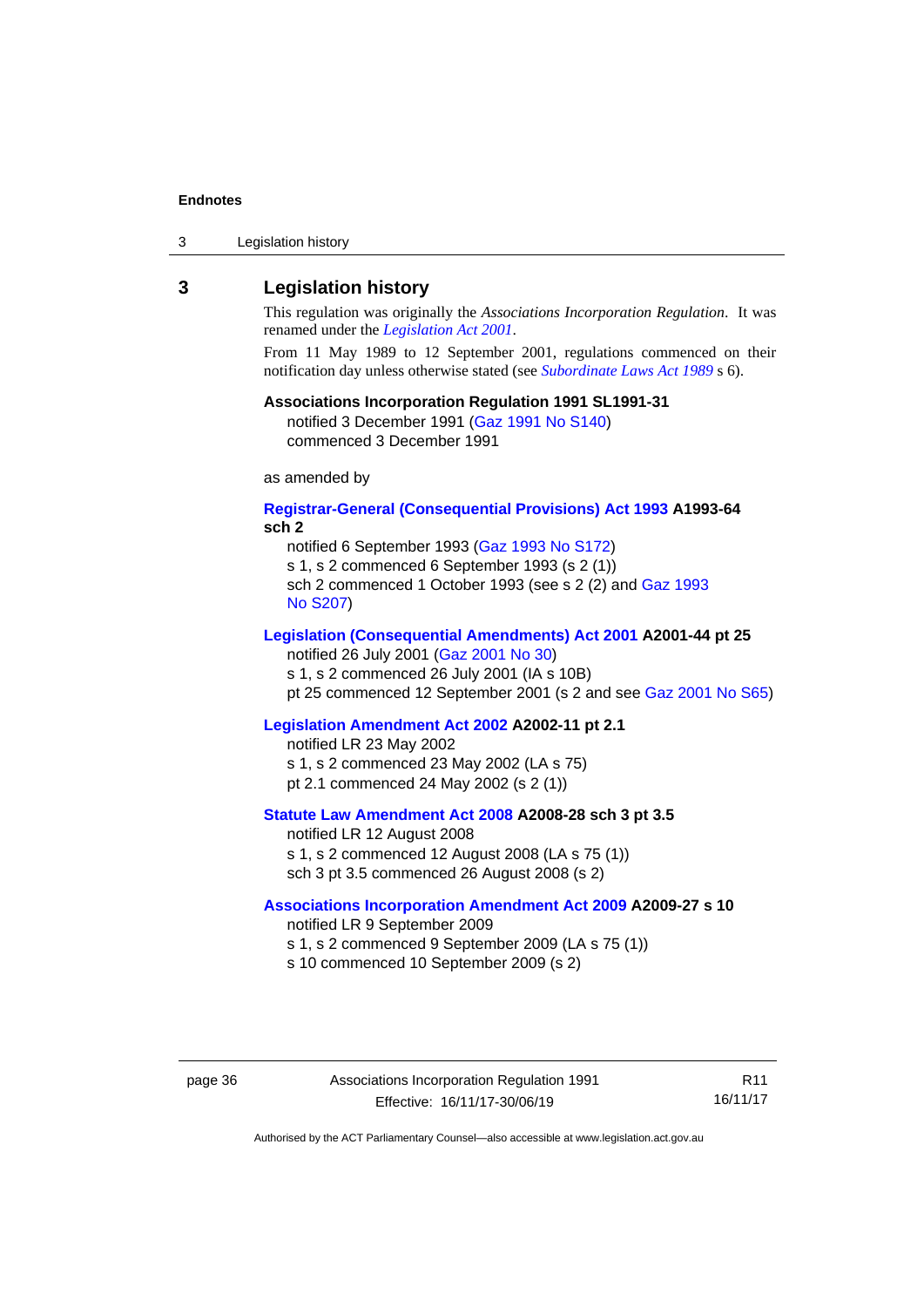#### **[Justice and Community Safety Legislation Amendment Act 2010](http://www.legislation.act.gov.au/a/2010-30)  [\(No](http://www.legislation.act.gov.au/a/2010-30) 2) A2010-30 sch 1 pt 1.3**

notified LR 31 August 2010

s 1, s 2 commenced 31 August 2010 (LA s 75 (1))

s 3 commenced 1 September 2010 (s 2 (1))

sch 1 pt 1.3 commenced 28 September 2010 (s 2 (2))

#### **[Liquor \(Consequential Amendments\) Act 2010](http://www.legislation.act.gov.au/a/2010-43) A2010-43 sch 1 pt 1.1**

notified LR 8 November 2010

s 1, s 2 commenced 8 November 2010 (LA s 75 (1)) sch 1 pt 1.1 commenced 1 December 2010 (s 2 (4) and see Liquor Act [2010](http://www.legislation.act.gov.au/a/2010-35) A2010-35, s 2 (3) (as am by [A2010-43](http://www.legislation.act.gov.au/a/2010-43) amdt 1.19) and [CN2010-14\)](http://www.legislation.act.gov.au/cn/2010-14/default.asp)

#### **[Justice and Community Safety Legislation Amendment Act 2011](http://www.legislation.act.gov.au/a/2011-27)**

**[\(No](http://www.legislation.act.gov.au/a/2011-27) 2) A2011-27 sch 1 pt 1.2**

notified LR 30 August 2011

s 1, s 2 taken to have commenced 29 July 2008 (LA s 75 (2)) sch 1 pt 1.2 commenced 13 September 2011 (s 2 (1))

#### **[Associations Incorporation Amendment Regulation 2013 \(No 1\)](http://www.legislation.act.gov.au/sl/2013-15/default.asp) SL2013-15**

notified LR 17 June 2013 s 1, s 2 commenced 17 June 2013 (LA s 75 (1)) remainder commenced 18 June 2013 (s 2)

#### **[Justice and Community Safety Legislation Amendment](http://www.legislation.act.gov.au/a/2017-38/default.asp)**

# **Act [2017](http://www.legislation.act.gov.au/a/2017-38/default.asp) (No 3) A2017-38 pt 3**

notified LR 9 November 2017

s 1, s 2 commenced 9 November 2017 (LA s 75 (1))

pt 3 commenced 16 November 2017 (s 2 (1))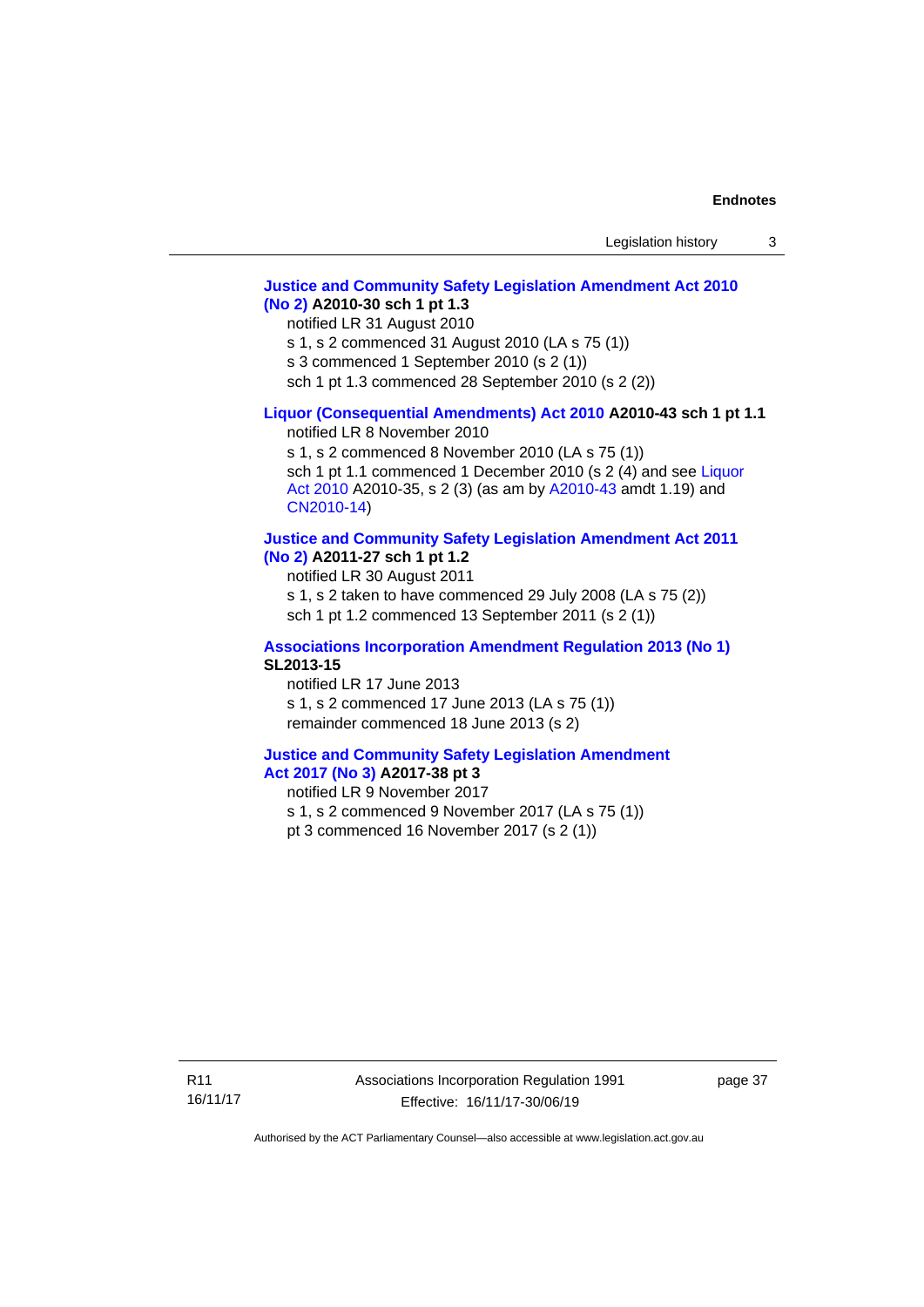4 Amendment history

#### <span id="page-43-0"></span>**4 Amendment history**

```
Name of regulation
s 1 am R2 LA; R4 LA
Interpretation
s 2 om A2001-44 amdt 1.294
Particulars required by form
s 3 am A1993-64 sch 2
General requirements for documents
s 4 am A1993-64 sch 2; A2009-27 s 10
Signatures on documents
s 6 am A1993-64 sch 2
Time for lodging documents
s 7 am A1993-64 sch 2
Audit of accounts
s 12 am A2010-43 amdt 1.1; SL2013-15 s 4, s 5
Prescribed associations for Act, s 76
s 13 am SL2013-15 s 6
Model rules
              (prev sch hdg) renum R2 LA
 A1993-64 sch 2
Preliminary
              (prev pt 1 hdg) renum R2 LA
Definitions for model rules
 A2002-11 amdt 2.1
 A2002-11 amdt 2.2, amdt 2.3
Application of Legislation Act 2001
 A2002-11 amdt 2.3
Membership
pt 1.2 hdg (prev pt 2 hdg) renum R2 LA
Committee
pt 1.3 hdg (prev pt 3 hdg) renum R2 LA
Vacancies
s 16 am A2010-30 amdt 1.16; A2011-27 amdt 1.5; pars renum R9 
               LA; A2017-38 s 8, s 9; pars renum R11 LA
Voting and decisions
s 20 am A2008-28 amdt 3.30
```
page 38 Associations Incorporation Regulation 1991 Effective: 16/11/17-30/06/19

R11 16/11/17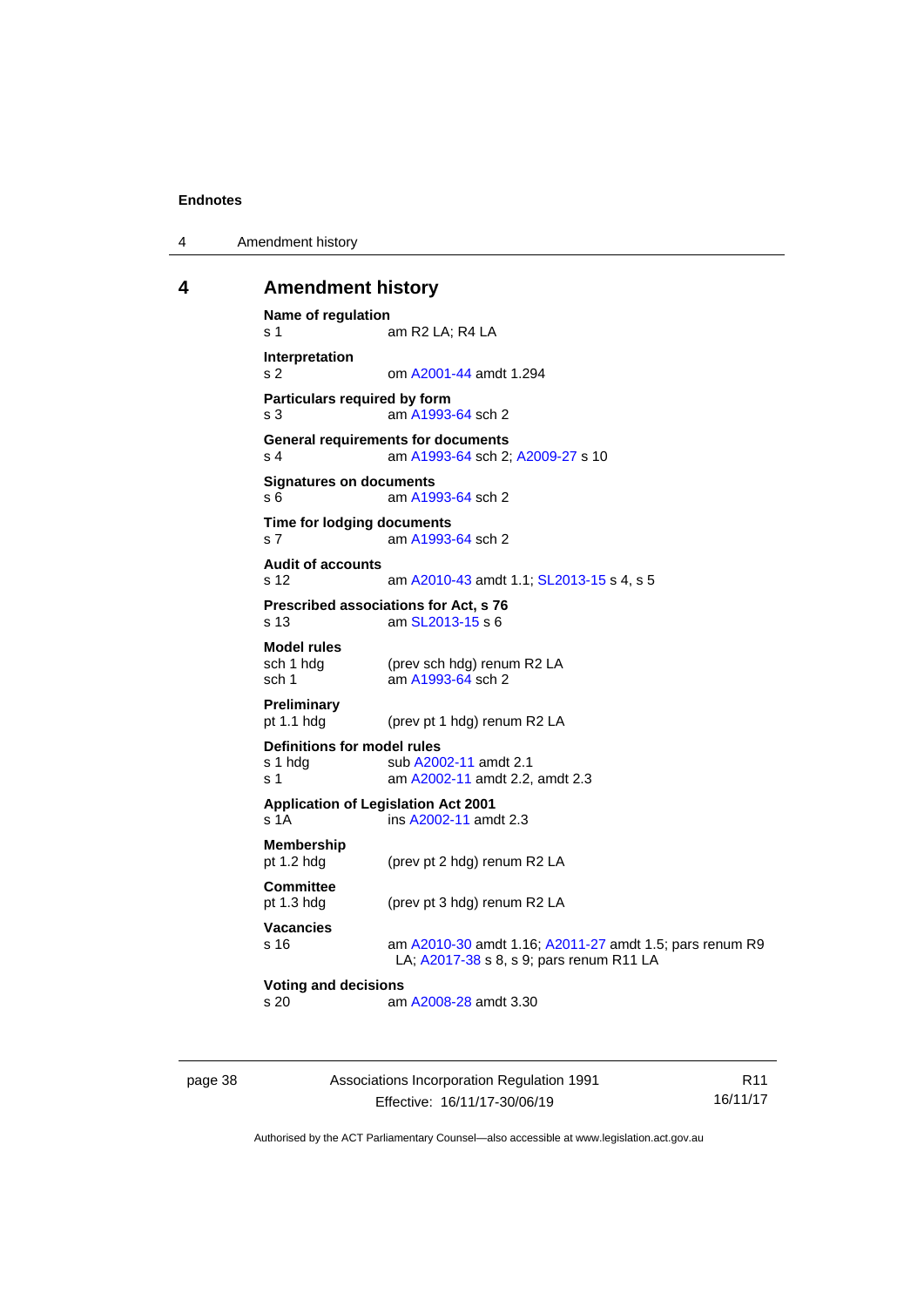Amendment history 4

| <b>General meetings</b><br>pt $1.4$ hdg | (prev pt 4 hdg) renum R2 LA |
|-----------------------------------------|-----------------------------|
| <b>Miscellaneous</b><br>pt $1.5$ hdg    | (prev pt 5 hdg) renum R2 LA |
| Service of notice<br>s.37               | sub A2008-28 amdt 3.31      |

R11 16/11/17 Associations Incorporation Regulation 1991 Effective: 16/11/17-30/06/19

page 39